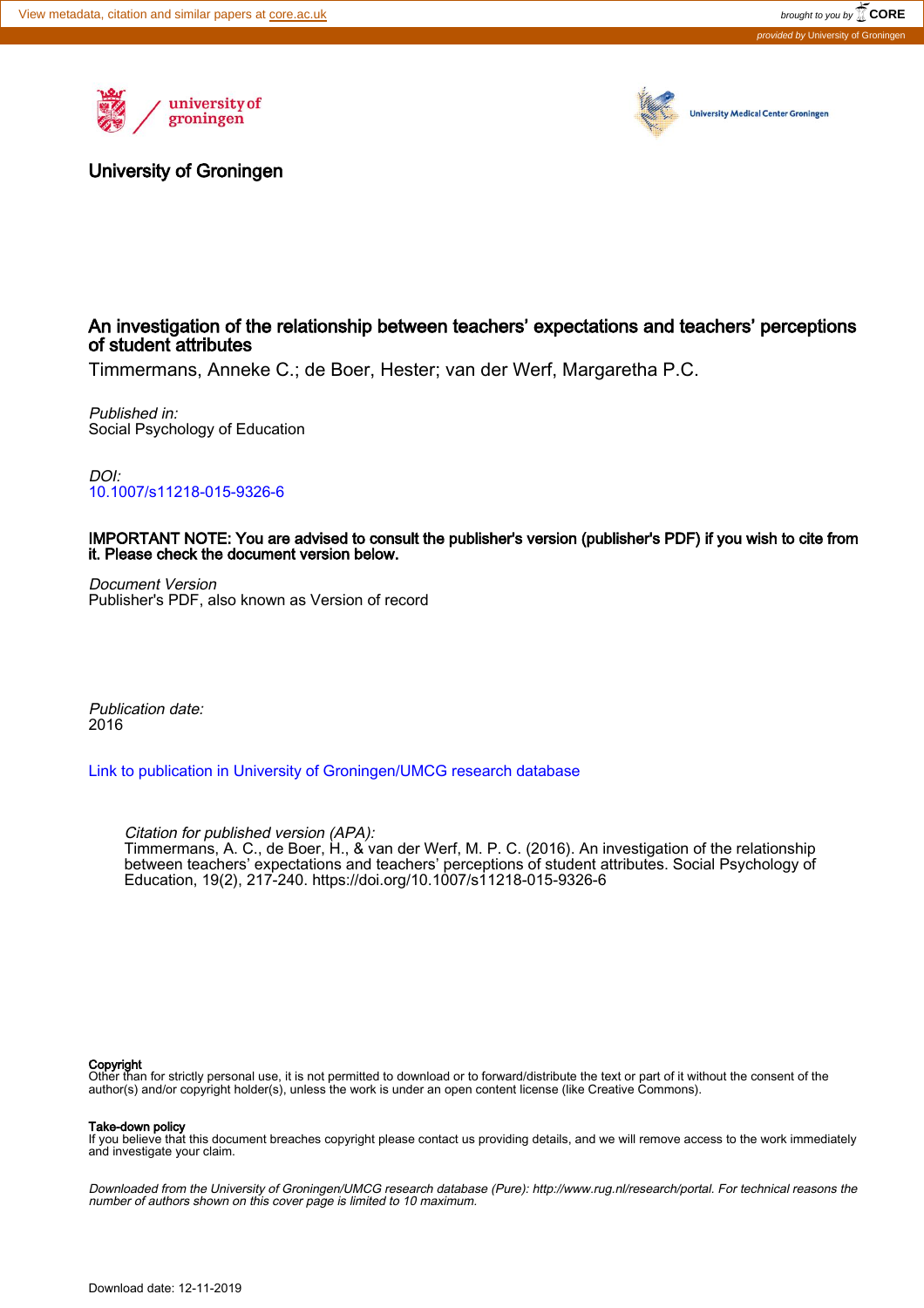

# An investigation of the relationship between teachers' expectations and teachers' perceptions of student attributes

Anneke C. Timmermans<sup>1</sup> • Hester de Boer<sup>1</sup> • Margaretha P. C. van der Werf<sup>1</sup>

Received: 18 February 2015 / Accepted: 8 November 2015 / Published online: 8 February 2016 © The Author(s) 2016. This article is published with open access at Springerlink.com

Abstract Little is known about factors other than students' abilities and background variables that shape teachers' achievement expectations. This study was aimed at investigating the role of teachers' perceptions of students attributes (working habits, popularity, self-confidence, student–teacher relationships, and classroom behavior) in shaping teachers' expectations. The sample analyzed consisted of 5316 students and 469 classes in grade 6 in Dutch primary education. Teachers had higher expectations for students who they perceived as self-confident and having positive work habits. Differences in expectations between boys and girls could partly be explained by the teachers' perceptions of students' work habits. Teachers differed in the extent to which they let their perceptions of student attributes shape their expectations.

Keywords Teacher expectations · Teacher perceptions · Student attributes · Multilevel analysis - Between-teacher differences

# 1 Introduction

In the international context, researchers have been interested in teacher expectations as a possible mechanism through which the achievement gap between majority and minority students, boys and girls, and students from more or less affluent families could emerge and grow (e.g., Glock and Krolak-Schwerdt [2013;](#page-22-0) Jussim et al. [1996;](#page-23-0) McKown and Weinstein [2008](#page-23-0); Riley and Ungerleider [2012](#page-24-0); Sorhagen [2013](#page-24-0)). In the Netherlands, an ongoing debate has taken place in recent decades concerning the

 $\boxtimes$  Anneke C. Timmermans a.c.timmermans@rug.nl

<sup>&</sup>lt;sup>1</sup> Groningen Institute of Educational Research (GION), University of Groningen, Grote Rozenstraat 3, 9712 TG Groningen, The Netherlands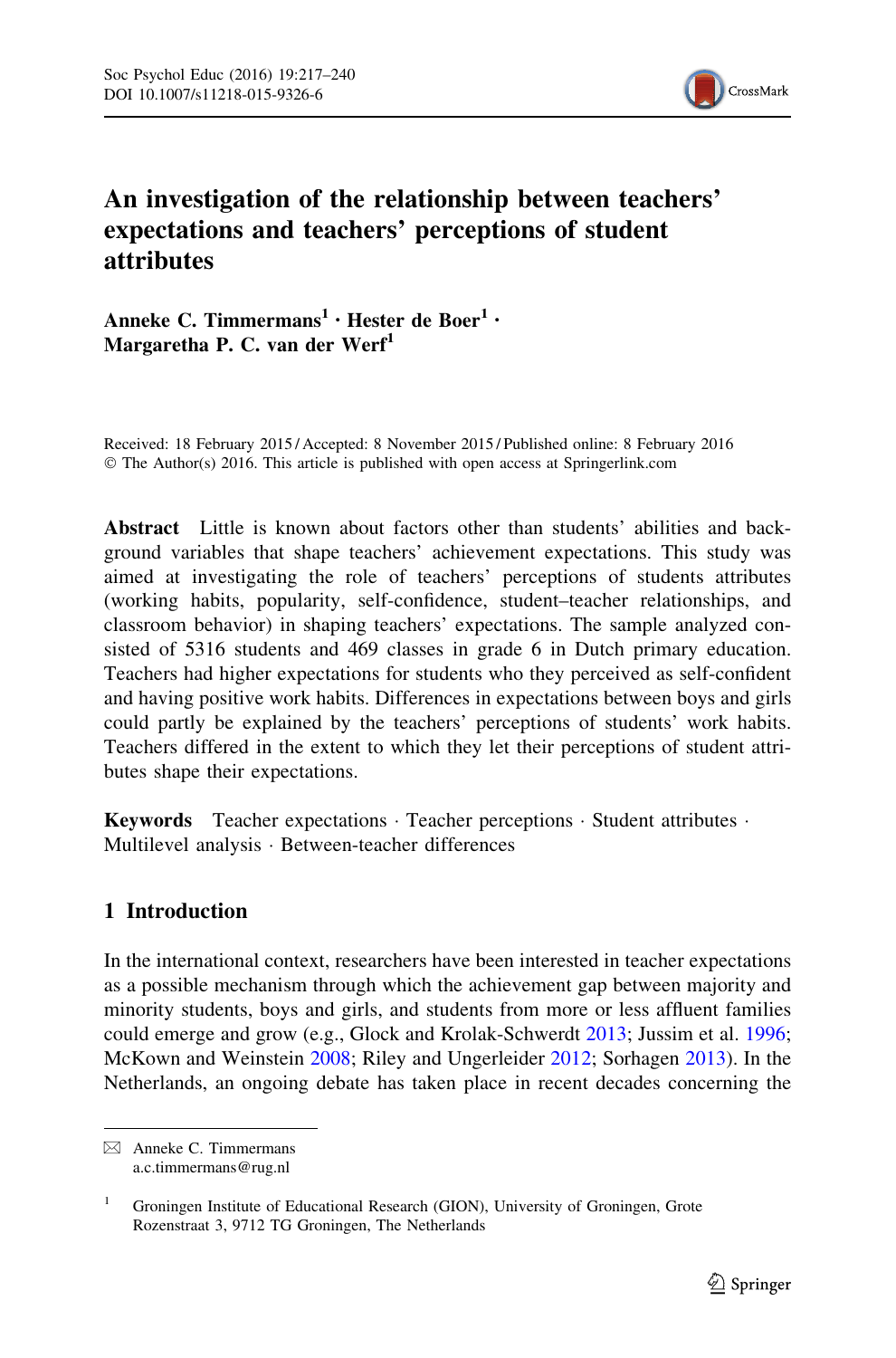accuracy of the teachers' expectations at the end of primary education and the possible consequences of inaccurate expectations on track placement of students in the first year of secondary education (e.g., de Boer et al. [2010;](#page-22-0) Driessen [2005,](#page-22-0) [2011;](#page-22-0) Timmermans et al. [2015](#page-24-0)). Although this debate initially focused on ethnic minority groups in general, attention gradually shifted to equity in educational opportunities of students from Turkish and Moroccan backgrounds, as they constitute the largest minority groups in the Netherlands.

However, little is known about factors other than students' abilities and background variables that shape teachers' expectations of the future academic performance of their students (Hecht and Greenfield [2002;](#page-23-0) Hughes et al. [2005;](#page-23-0) Rubie-Davies [2008,](#page-24-0) [2010\)](#page-24-0). Nonetheless, it is important to understand which factors, personal impressions, or perceptions shape teachers' expectations (Hughes et al. [2005;](#page-23-0) LaVoie and Adams [1973](#page-23-0)), because the teachers' expectations may influence subsequent teacher behavior, student performance, and track placement (e.g., Bennet et al. [1993;](#page-22-0) Brophy and Good [1970;](#page-22-0) Hamre and Pianta [2006;](#page-22-0) Helwig et al. [2001;](#page-23-0) Ready and Wright [2011](#page-23-0); Rubie-Davies [2007,](#page-24-0) [2008](#page-24-0), [2010](#page-24-0)). In shaping expectations of the future academic performance of students, teachers may partly rely on their perceptions of students' behavior in the classroom and the students' motivation while working on tasks (e.g., Bennet et al. [1993](#page-22-0); Driessen [2006](#page-22-0); Hughes et al. [2005](#page-23-0); Kelly and Carbonaro [2012\)](#page-23-0). Although it is generally assumed that teachers use these perceptions of student attributes in shaping expectations (Rubie-Davies [2008\)](#page-24-0), the empirical evidence for an association between teachers' perceptions of student attributes and their expectations for students' future academic performance is rather limited. The question therefore remains ''What are the relations between teachers' perceptions of current attributes of pupils and their expectations for the future performance of the pupils?'' (Hoge [1984](#page-23-0), p. 216) and to what extent can these perceptions of student attributes be seen as an explanation of why teachers have lower or higher expectations for particular groups of students. According to Rubie-Davies  $(2010)$  $(2010)$ , this is a worthy area of research because an increased understanding of the association between teacher expectations and perceptions of student attributes may ultimately assist in isolating teacher and student characteristics that appear to have important consequences for student social and academic outcomes. The aim of the present study is therefore to contribute to the body of knowledge on this relationship between teacher expectations and perceptions by investigating why, for some (groups of) students, the expectations of their teachers concerning the future academic performance do not correspond to their current academic performance.

#### 1.1 Teacher expectations

Teacher expectations and the impact of those expectations on subsequent student performance have been investigated in a long tradition, starting with Rosenthal and Jacobsen's [\(1968](#page-24-0)) controversial experimental study Pygmalion in the Classroom. In that study, it was demonstrated that when teachers expected students to perform at a high level, students tended to confirm this expectation. This phenomenon became known as the self-fulfilling prophecy, as originally defined by Merton ([1948\)](#page-23-0). Many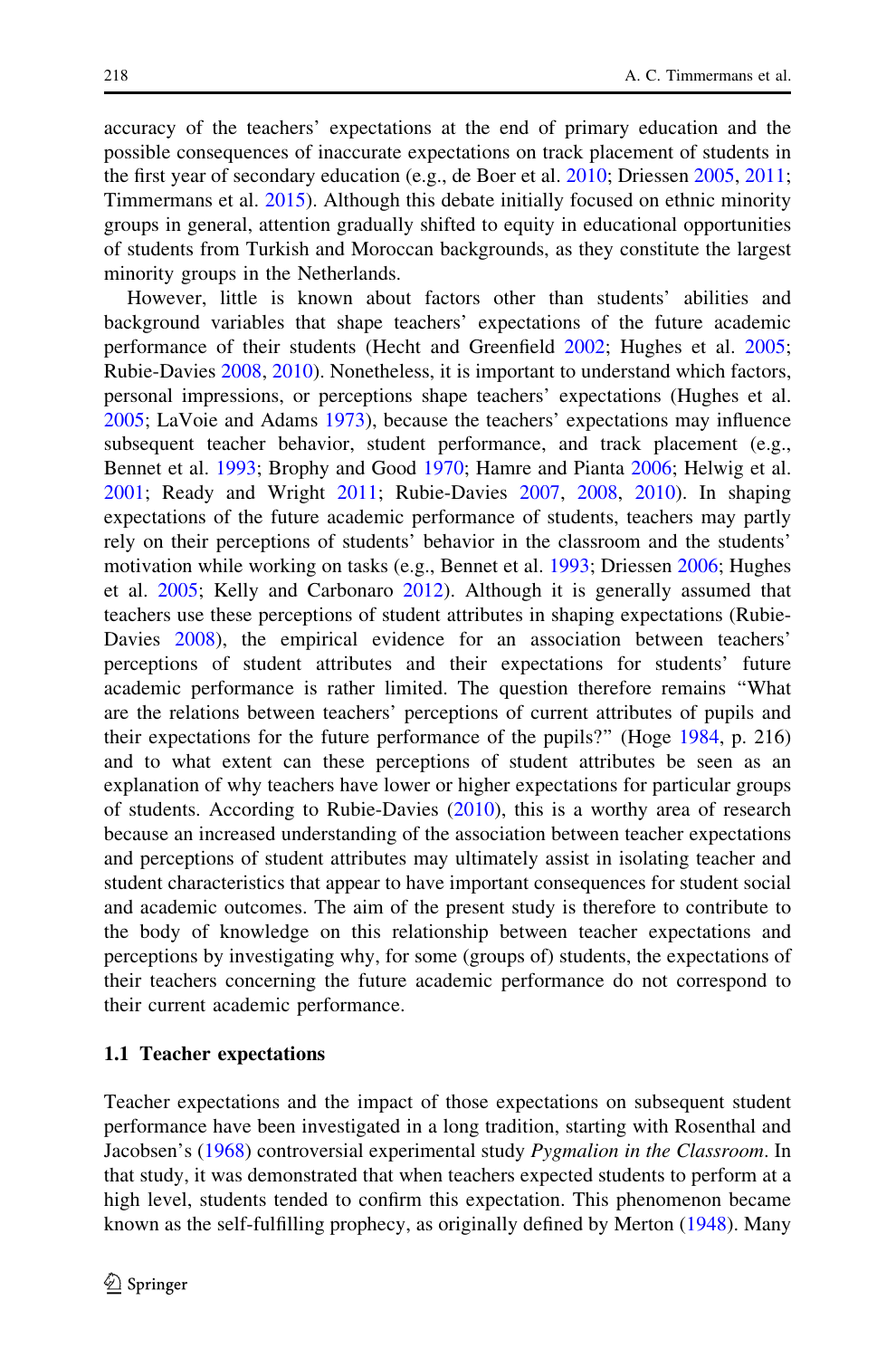researchers have investigated the self-fulfilling prophecy effect of teacher expectations on future performance of students in both naturalistic and experimental settings, concluding that self-fulfilling prophecies generally seem to have only relatively small effects on student achievement (Jussim and Harber [2005](#page-23-0); Rubie-Davies [2008\)](#page-24-0). In this research tradition the term "teacher expectations" refers to inferences made by teachers with respect to students' potential to achieve based on the teachers' current knowledge about these students (Good [1987](#page-22-0); Riley and Ungerleider [2012](#page-24-0)). Teacher expectations have also been described as follows: ''Expectations are primarily cognitive phenomena, inferential judgments that teachers make about probable future achievement and behavior based upon the student's past record and his present achievement and behavior'' (Brophy and Good [1974,](#page-22-0) p. 129).

Because only inaccurate expectations can lead to self-fulfilling prophecies (Merton [1948;](#page-23-0) Madon et al. [2011\)](#page-23-0), another body of literature relates to whether there are particular subgroups of students for whom the teachers' inferences on future academic performance are less accurate. Mostly, the accuracy of teacher expectations is established based on the correspondence between the teacher's expectations and the previous performance of the students (e.g., Alvridez and Weinstein [1999](#page-22-0); Cooper et al. [1982](#page-22-0); de Boer et al. [2010;](#page-22-0) Hinnant et al. [2009\)](#page-23-0), as the expectations are supposed to be informed inferences based on past records and current behavior and performance. Demographic characteristics of students and their families, such as socio-economic status, minority status, and gender (Rubie-Davies [2008\)](#page-24-0), are the most common variables investigated in relation to teacher expectations. Differential teacher expectations, or teacher expectation bias, can occur when teachers systematically expect too much or too little from specific groups of students (van den Bergh et al. [2010](#page-24-0)). Studies focusing on naturally occurring differential teacher expectations for demographic characteristics of students and their families have thus far resulted in inconsistent findings (Alvridez and Weinstein [1999;](#page-22-0) McKown and Weinstein [2008\)](#page-23-0). In their review, Jussim and Harber ([2005\)](#page-23-0) conclude that teachers are not biased because the differences in teacher expectations for stigmatized demographic student subgroups closely correspond to differences in those groups' academic performance in previous grades and achievement tests. However, a substantial number of studies published after Jussim and Harber's [\(2005](#page-23-0)) review have found significant differences in teacher expectations for students of different demographic groups after the previous performance of students was controlled for (e.g., Glock and Krolak-Schwerdt [2013;](#page-22-0) McKown and Weinstein [2008;](#page-23-0) Rubie-Davies et al. [2006;](#page-24-0) Speybroeck et al. [2012;](#page-24-0) Tenenbaum and Ruck [2007](#page-24-0); van den Bergh et al. [2010\)](#page-24-0). Generally, for students with equal performance records, teachers tend to have lower expectations for future academic performance when the student comes from a less affluent family and when the student is a boy.

### 1.2 Teacher perceptions of student attributes and expectations

The above literature review showed that inaccurate teacher expectations have an impact on students' academic performance and that teacher expectations can be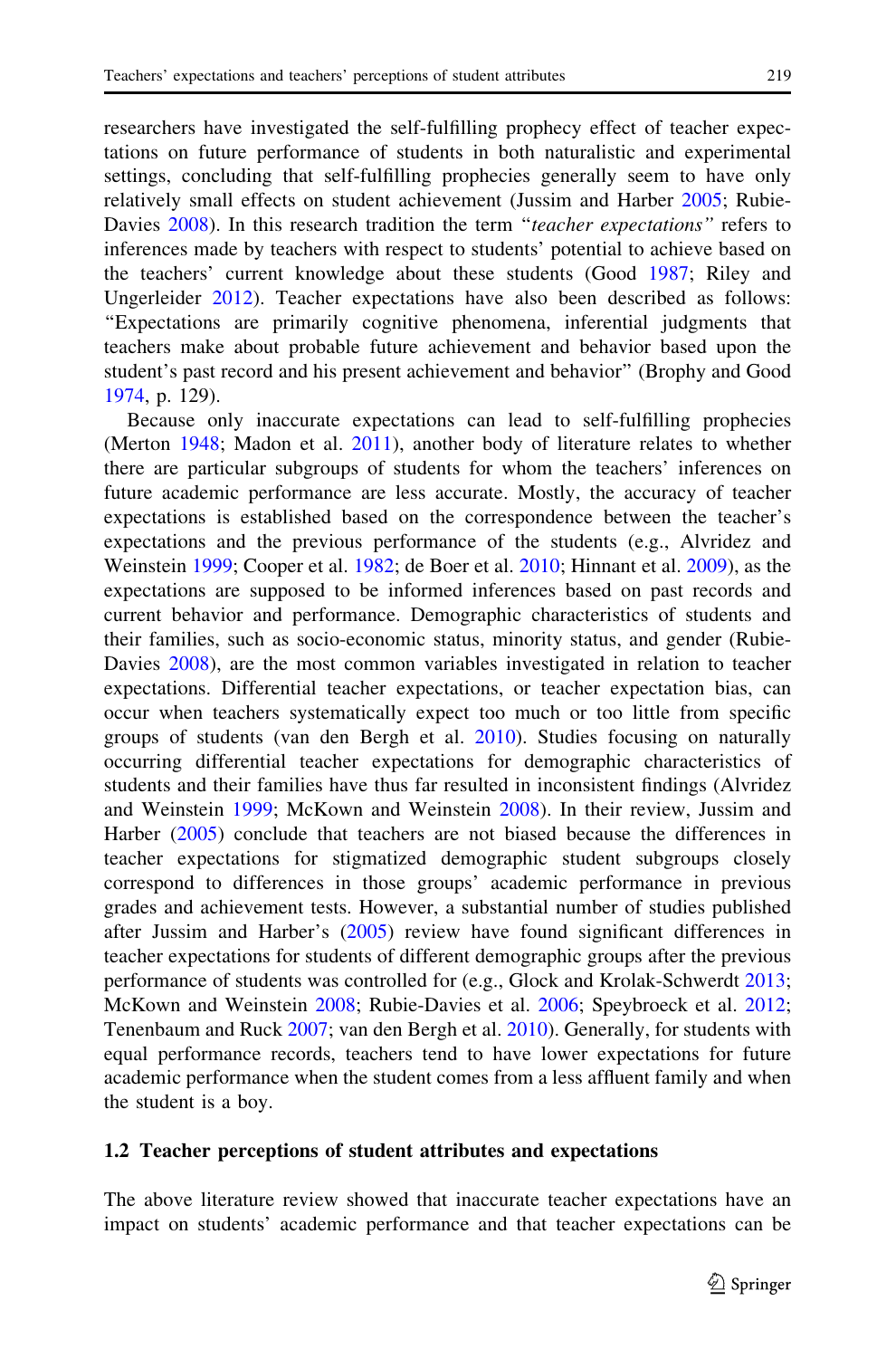biased towards certain subgroups of students. It is assumed, though, that teacher expectations not only depend on student background characteristics, but also on teachers' perception of student attributes such as working habits, popularity, selfconfidence, student-teacher relationships, and classroom behavior. The empirical evidence for an association between teachers' perceptions of student attributes and their expectations for students' future academic performance is rather limited, but there are several prior studies that have focused on this subject.

Teachers' expectations for the academic achievement of primary school students have been found to be positively related to students' perceived assertiveness, independence (Alvridez and Weinstein [1999](#page-22-0); Bonvin and Genoud [2006;](#page-22-0) Rubie Davies [2010\)](#page-24-0), and self-confidence (Driessen [2006;](#page-22-0) Rubi-Davies 2010). These studies indicate that teachers tend to have higher expectations of a student if they perceive the student as independent and more confident. Moreover, teachers' expectations were found to be associated with their perceptions of the students' social behavior in the classroom (Bennet et al. [1993;](#page-22-0) Driessen [2006;](#page-22-0) Hecht and Greenfield [2002](#page-23-0); LaVoie and Adams [1973](#page-23-0)) and engagement (Kelly and Carbonaro [2012;](#page-23-0) Rubie-Davies [2010\)](#page-24-0). For example, in an experimental study among 350 teachers, LaVoie and Adams [\(1973](#page-23-0)) found that children for whom teachers perceived low grades in personal and social growth, work habits, and attitudes, were predicted to have less ability and lower aspirations than children with acceptable conduct. Similarly, Kelly and Carbonaro [\(2012](#page-23-0)) found that after differences in performance levels between students were controlled for, the teachers' perceptions of student engagement in class consistently explained differences in teacher expectations between students. In this particular study, student engagement was indicated by students' (a) effort, (b) frequency of doing homework, (c) attentiveness, and (d) disruptiveness. The teachers' expectations for students' academic performance were higher when the teachers' perceptions of the students' engagement were higher. A plausible explanation for this finding is that engaged students tend to be more compliant and exhibit appropriate classroom behavior, which may have contributed to their teachers' positive assessments and expectations (Rubie-Davies [2008\)](#page-24-0). Finally, it has been found that the quality of the student-teacher relationship, as perceived by the teacher, is more closely related to teachers' expectations than the children's measured performance and background (Hughes et al. [2005;](#page-23-0) Rubie-Davies [2010](#page-24-0)). Teachers had higher expectations of academic performance for students for whom they perceived a more positive student-teacher relationship.

#### 1.3 The present study

The aim of the present study was (1) to contribute to the body of knowledge on the relationship between teacher expectations and teacher perceptions of student attributes such as working habits, popularity, self-confidence, student-teacher relationships, and classroom behavior and (2) to investigate to what extent teacher perceptions of student attributes may explain why for some (groups of) students the expectations of their teachers concerning the future academic performance do not correspond to their current academic performance. The previous studies have usually been focused on one particular aspect of teacher perceptions instead of a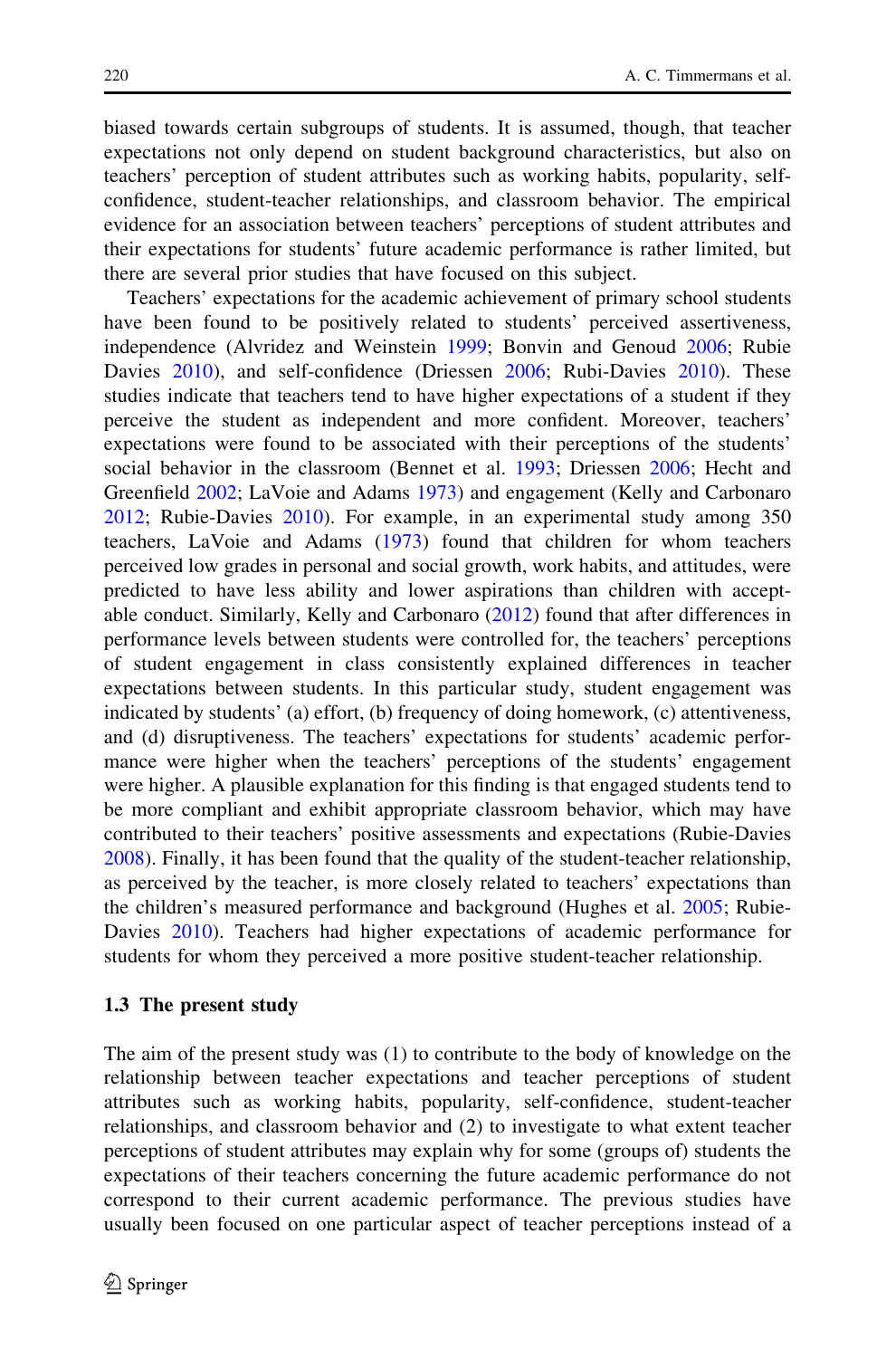simultaneous analysis of teacher perceptions on multiple aspects of student behavior. In the present study, we focused on a wider range of teacher-perception variables of student attributes, including the perceived student–teacher relationship, self-confidence, work habits, popularity, and social behavior. Furthermore, previous studies have usually focused on the unique predictions of teacher perceptions of student attributes on their expectations of the students future academic potential, but in the context of teacher expectations far less attention has been given to interactions between teacher perceptions of student attributes and student performance or background characteristics. However, there seems to be some potential of this relationship as there is a growing body of literature suggesting that teachers have more of a tendency to perceive certain groups of students, for example boys or minority students, as ''inherently'' having particular attributes such as ''good behavior", "solid work ethic", "socially adaptable", "more detached", or "more likely to misbehave" (e.g., Reyna [2000;](#page-23-0) Riley and Ungerleider [2012\)](#page-24-0). This tendency may very well be reflected in the teachers' expectations of the future academic performance or success of the students. In the current study we investigated whether the relation between teachers' perceptions of students' classroom behavior and teachers' expectations of students depended on the achievement levels of the students. And finally, we investigated differences among teachers in expectations. Our research questions were as follows.

- 1. After controlling for student performance and background characteristic, are teachers' expectations of future students' performance related to their perceptions of student attributes?
- 2. To what extent can teachers' perceptions of student attributes account for differences found in expectations for different demographic subgroups of students?
- 3. Does the association between teacher expectations and perceptions of attributes differ among teachers?
- 4. Is the relation between teachers' perceptions of student attributes and teachers' expectations of students dependent on the achievement levels of the students?

# 2 Method

# 2.1 Sample

The empirical analyses were based on measurements of the PRIMA cohort studies conducted in 2004/2005 (Driessen et al. [2006\)](#page-22-0). The total cohort consisted of a sample of 420 primary schools that were representative of Dutch primary schools, supplemented with a sample of 180 schools with relatively high proportions of minority students, to ensure that sufficient variation in school composition was available in the total sample. For this particular study only those students in the final grade of primary education in 2004/2005 were used; this is comparable to grade 6 in the U.S. (age approximately 11–12 years). The total sample of grade 6 students in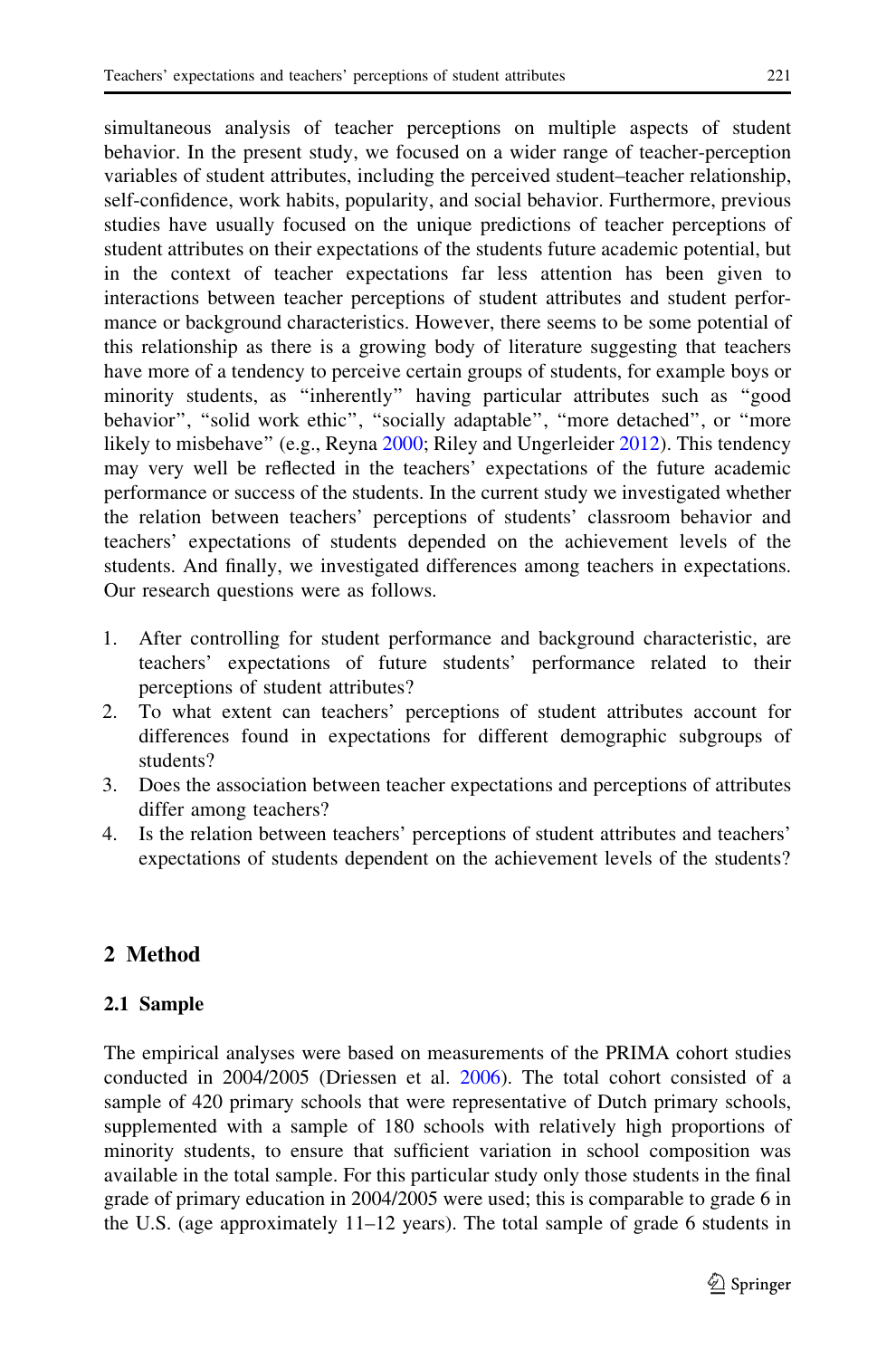this dataset consisted of 13,847 students. For a selective subsample of 5316 students, information was available for teacher expectations, previous performance, demographic background, and teachers' perceptions of their classroom behavior. The students in the subsample were nested in 469 classes and 388 primary schools.

### 2.2 Context

This study was conducted in the context of Dutch primary education and the transition to secondary education. Dutch primary education is intended for all children from age 4 (pre-kindergarten) up to and including age 12 (grade 6). In 2013, approximately 1,500,000 pupils were enrolled in 6500 primary schools (Ministry of Education [2014\)](#page-23-0). During primary education many schools monitor the progress of their students by means of so-called Monitoring and Evaluation systems, that is, systems that consist of series of tests administered by schools, mostly for their own use. In the final grade, about  $85\%$  of the schools administer the "Cito" school leavers test''; a standardized test consisting of the basic subjects that was designed to help teachers formulate a track recommendation for secondary education. The track recommendation each student received at the end of primary education is usually considered as the expression of the teacher's expectation for the student's future performance during secondary education (e.g. de Boer et al. [2010;](#page-22-0) Inspectorate of Education [2007\)](#page-23-0).

Students in Dutch secondary education are placed in a specific track based on their scholastic aptitude (track recommendation and score on the school leavers test). In total there are five ordered track-levels in Dutch secondary education. The duration of the tracks varies between four (the three lowest tracks) and six years (the highest track) and each track offers different access to further education. The preuniversity track (the highest track), which takes six years, is the only one that directly prepares students for university education. Higher general secondary education is the second highest track (lasting 5 years) and prepares the student for further education in higher vocational education or universities for applied sciences. The three pre-vocational education tracks (each lasting 4 years) prepare the students for further education in senior secondary vocational education, although these prevocational education tracks differ in level and further educational opportunities. Grade repetition within tracks and intermediate upward or downward mobility between the tracks is possible, as students can change tracks depending on their grades. However, the extent of intermediate down- and upward mobility is limited as after three years in secondary education 85 % of the students are still in the track of the teachers' track recommendation (Inspectorate of Education [2014](#page-23-0)). After controlling for student achievement, the track recommendations are highly predictive of initial track placement. These effects dissipate partly during the first two years of secondary education and then remain stable in the higher grades of secondary education (de Boer et al. [2010\)](#page-22-0).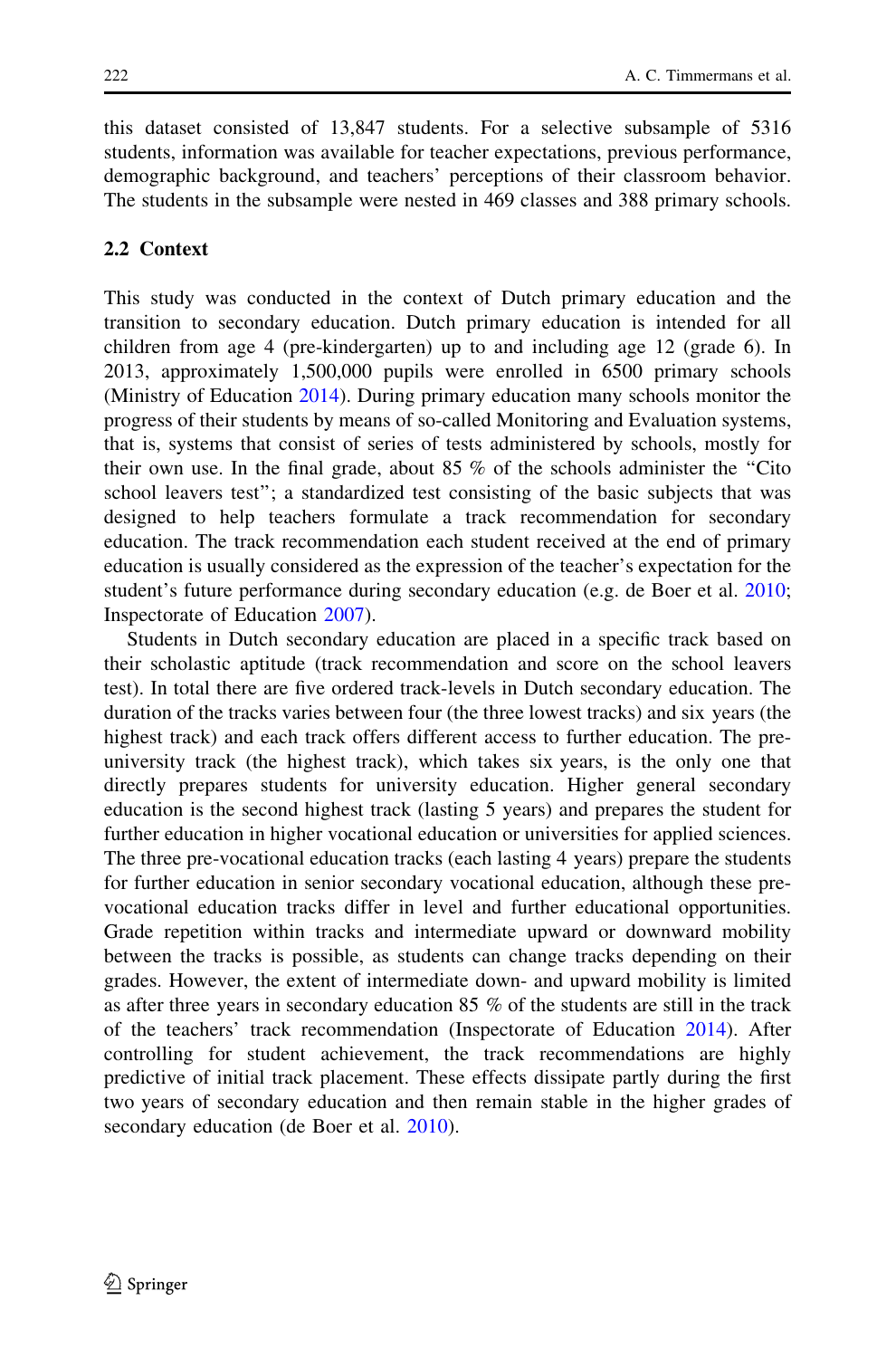### 2.3 Instruments

The variable of focal interest in this study was ''teacher expectations''. Four performance variables were available, as was information on the students' gender and socio-ethnic backgrounds. The four performance variables reflect measures of the current student performance (school leavers test) and their past records (tests from monitoring systems). Teacher expectations were defined as inferential judgments based upon the student's past record and his or her present achievement and behavior. Finally, data about teachers' perceptions of the students' classroom behavior were collected. This was measured using the student profiles that teachers were asked to complete for each student in their class. Descriptive statistics of the variables described below can be found in Table 1.

### 2.3.1 Teacher expectations

Teacher expectations were operationalized using the track recommendations given by teachers for their students at the end of primary education. This track recommendation is considered an informed expectation of the teacher indicating which track is the most optimal for a student given the student's potential. The recommendation was measured using a teacher questionnaire in which teachers could choose the most optimal tracks in secondary education for each student. Teachers were allowed to choose two adjacent tracks. The recommendations were

| Student level variables      | Mean   | SD    | Min.   | Max.   | $\%$ |
|------------------------------|--------|-------|--------|--------|------|
| Teacher expectations         | 3.11   | 1.23  | 0.50   | 5.00   |      |
| School leavers test          | 532.72 | 10.27 | 501.00 | 550.00 |      |
| Language test                | 111.54 | 3.53  | 97.00  | 126.00 |      |
| Mathematics test             | 116.88 | 9.24  | 58.00  | 160.00 |      |
| Reading comprehension test   | 54.71  | 16.29 | 6.00   | 100.00 |      |
| Social behavior              | 3.63   | 0.79  | 1.00   | 5.00   |      |
| Self-confidence              | 3.81   | 0.74  | 1.00   | 5.00   |      |
| Work habits                  | 3.42   | 0.88  | 1.00   | 5.00   |      |
| Popularity                   | 3.62   | 0.79  | 1.00   | 5.00   |      |
| Student-teacher relationship | 4.01   | 0.58  | 1.00   | 5.00   |      |
| Gender                       |        |       |        |        |      |
| Girls                        |        |       |        |        | 49.9 |
| <b>Boys</b>                  |        |       |        |        | 50.1 |
| Socio-ethnic background      |        |       |        |        |      |
| High SES                     |        |       |        |        | 26.9 |
| Middle SES                   |        |       |        |        | 34.1 |
| Low SES (Dutch)              |        |       |        |        | 18.9 |
| Low SES (Turkish/Morrocan)   |        |       |        |        | 13.7 |
| Low SES (other foreign)      |        |       |        |        | 6.5  |
|                              |        |       |        |        |      |

Table 1 Descriptive statistics of variables used in the analysis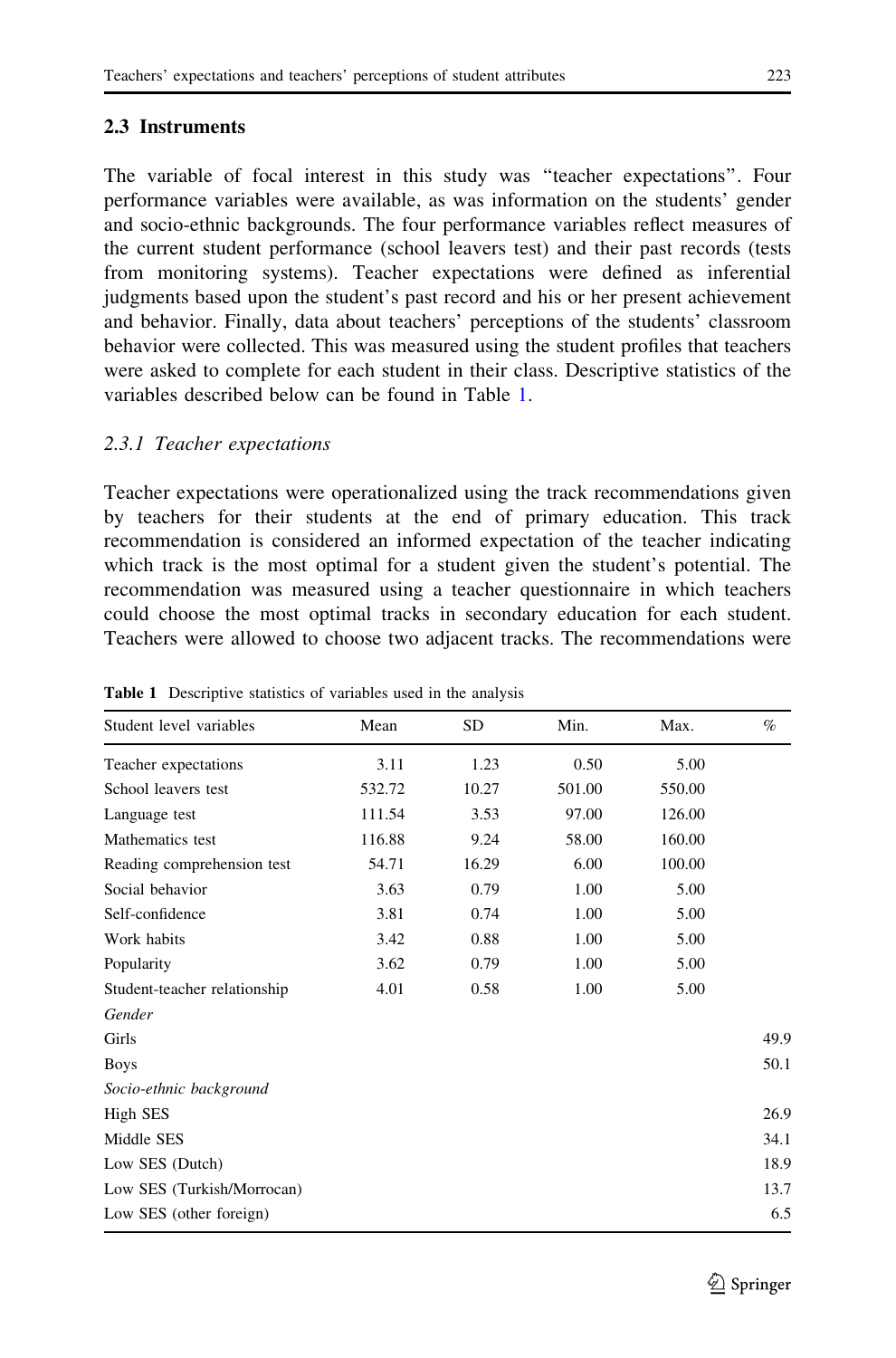coded on a scale from 0.5 to 5. This is considered an interval scale by assumption. According to the typology of measures of teachers' expectations by Hoge ([1984\)](#page-23-0), this operationalization can be seen as a global estimate of the student's academic potential, a one-dimensional index. This variable has been used in research before as the operationalization of teacher expectations (e.g. de Boer et al. [2010;](#page-22-0) Driessen [2006;](#page-22-0) Timmermans et al. [2015\)](#page-24-0).

# 2.3.2 School leavers test

The students' scores on the school leavers test, which is developed by Cito, The Netherlands Institute for Educational Measurement, were available in the dataset. This is a high-stakes test administered in the final grade of Dutch primary education. Teachers regularly build their expectations on the results of this test. The test contains several parts, including the Dutch language (100 items), mathematics (60 items), and information processing (40 items). Students' scores are converted by Cito to a scale ranging from 501 to 550.

# 2.3.3 Tests from monitoring system

The PRIMA cohort contains three tests that provide information on the performance of students during the final year of primary education. The tests used for this cohort were derived from the Cito Monitoring and Evaluation system and can be used by teachers to monitor the achievement and progress of their students. The language test consists of 64 items, the mathematics test consists of 120 items, and the reading comprehension test consists of 50 items. The scores used in the analyses are the scores on the underlying latent scales of language, mathematics, and reading comprehension as used in the monitoring system.

# 2.3.4 Demographic characteristics of students

A dummy variable was created for gender, where boys formed the reference group. Socio-ethnic background was a nominal variable with five categories based on the level of parental education and their ethnicity, indicating the combination of students' ethnicity and their parents' level of education. Three groups of students were defined based on parental education: low (prevocational education), middle (senior secondary education), and high (higher education or university). Only the students in the lowest category of parental education were split up further into three groups based on their ethnicity (Dutch, Turkish and Moroccan, $<sup>1</sup>$  and other foreign</sup> students). Only the category of low parental education was split up into further categories because there are considerably fewer students from non-Dutch parents in the middle and high parental education groups. For example, 74 % of the students with a Turkish background and 79 % of the students with a Moroccan background

<sup>&</sup>lt;sup>1</sup> Turkish and Moroccan students were selected in a separate category because they represent two large minority groups in the Netherlands that have developed since the 1960s. Previous research has shown that these groups behave rather similarly in the context of education.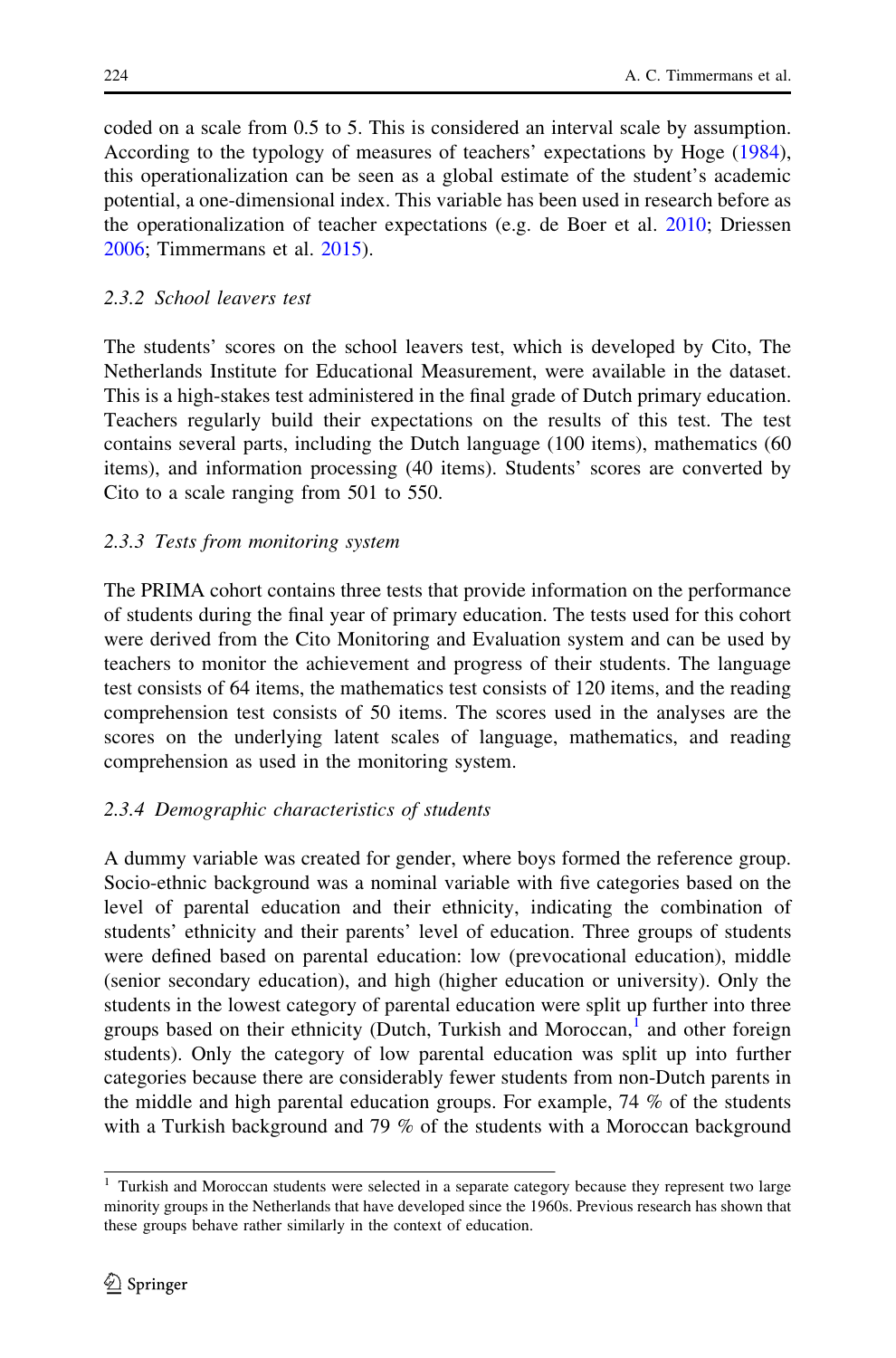fall in the category of low educated parents. Students from the largest group formed the reference group in our analysis (middle parental education). Socio-ethnic status was included because previous research in the Netherlands has shown that low SES students tend to receive lower recommendations from their teachers (Claassen and Mulder [2003;](#page-22-0) De Boer et al. [2010](#page-22-0); Timmermans et al. [2013\)](#page-24-0).

# 2.3.5 Social behavior of the student in the class

Four items with five answer categories were included as part of the student profiles, measuring the teachers' perceptions of the students' social behavior in the classroom. A sample item is: ''This student sticks to the class rules''. The reliability of this scale is  $\alpha = .83$ . High scores on this variable indicate that a teacher perceives a student's classroom behavior as positive, while low scores indicate more negative teacher perceptions of the student's behavior.

# 2.3.6 Student self-confidence

Three items with five answer categories were included in the student profiles questionnaire, measuring the teachers' perceptions of students' self-confidence. A sample item is: "This student panics quickly". The reliability of this scale is  $\alpha = 0.85$ . High scores on this variable indicate that a teacher perceives the student as confident, while low scores indicate that the teacher perceives the student as less confident.

# 2.3.7 Work habits

Four items with five answer categories were included as part of the student profiles, measuring teachers' perceptions of students' work habits. A sample item from this scale is: "This student works accurately". The reliability of this scale is  $\alpha = .81$ . Similar to the previous perception variables, high scores reflect positively perceived work habits while lower scores reflect more negatively perceived work habits.

# 2.3.8 Popularity

Three items with five answer categories were included in the student profiles questionnaire, measuring teachers' perceptions of students' popularity in the class. A sample item is: ''This student is popular among classmates.'' The reliability of this scale is  $\alpha = .87$ . The higher the score on this variable the more a teacher perceives a student as popular.

# 2.3.9 Student-teacher relationship

Four items with five answer categories were included as part of the student profiles, measuring teachers' perceptions of their relationships with the students. Sample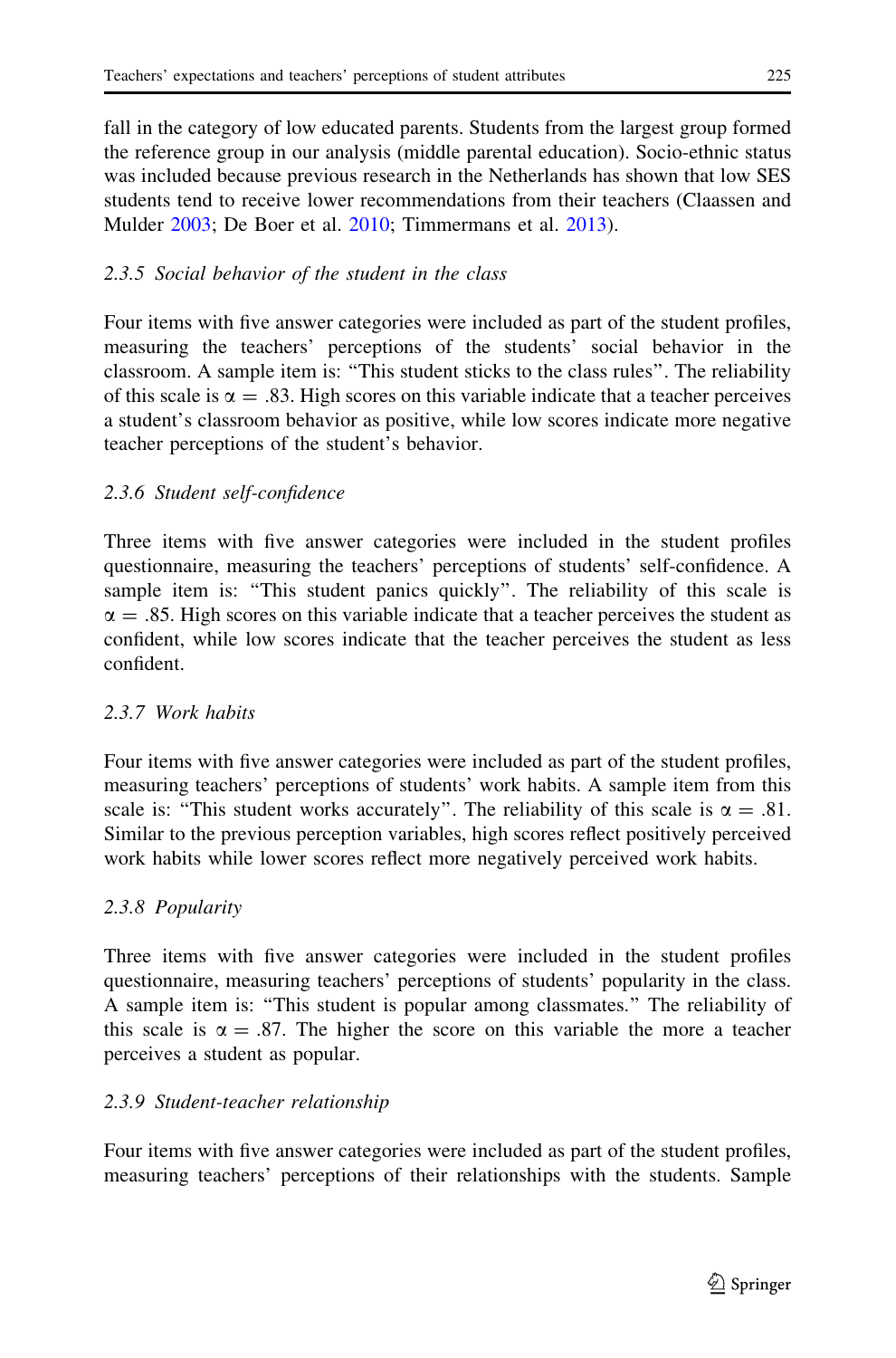items are: ''This student has a good relationship with me (teacher)'' and ''This student feels comfortable with me (teacher)". The reliability of this scale is  $\alpha = .86$ . The higher the score on this variable the more positive a teacher is about the student-teacher relationship.

#### 2.4 Attrition analyses

The analyses in this study were based on a selective subsample of complete cases. Differences were found between the students selected in the subsample and the students that were not selected due to missing values. On average, the performance of selected students was slightly higher than that of non-selected students (School leavers test  $t = -4.38$ ;  $df = 11.045$ ;  $p < .001$ ;  $d = .056$ ; language  $t = -3.06$ ;  $df = 11.770$ ;  $p = .002$ ;  $d = .042$ ; mathematics  $t = -3.10$ ;  $df = 11.809$ ;  $p = .002$ ;  $d = .033$ ; reading comprehension  $t = -2.49$ ;  $df = 11.669$ ;  $p = .013$ ;  $d = .039$ ). Furthermore, the selected students differed from the non-selected students based on their socio-ethnic background ( $\chi^2 = 79.8$ ;  $df = 4$ ;  $p < .001$ ) but not for gender  $(\chi^2 = 0.34; df = 1; p = .56)$ . Finally, with respect to the teacher perception variables, statistically significant differences were found only for work habits  $(t = -3.41; df = 8405; p = .001; d = .097)$  and popularity  $(t = -2.31;$  $df = 8440$ ;  $p = .021$ ;  $d = .048$ ) with higher scores for the selected students than of the non-selected students. The results of this attrition analyses implies that the students included in the other analyses are not fully representative for Dutch students at the end of primary education and that results of this study cannot be generalized to the Dutch population without caution.

### 2.5 Method of analysis

The data had a hierarchical structure of students (level 1) nested within classes (level 2), and were analyzed using a two-level multilevel model (Snijders and Bosker [2012\)](#page-24-0), using the MLwiN 2.28 software (Rasbash et al. [2009](#page-23-0)). The school level was not included in the models because most schools in the sample (97.7 %) had only one or two grade six classes, which was insufficient for an adequate distinction of variance between the class and the school level.

First, a multilevel model was estimated in which teacher expectations were used as the dependent variable and students' prior achievement and demographic background were included as predictor variables (Model 1). In Model 2, variables concerning the teachers' perceptions of students' classroom behavior were included in the multilevel model as predictors of teacher expectations (research questions 1 and 2). Furthermore, a model was estimated in which random slopes were allowed for the teacher-perception variables (Model 3, research question 3). In the final model, interactions between student performance (school leavers test) and teacherperception variables were included as predictors of expectations (research question 4). All continuous variables in the analyses were standardized in order to obtain estimates that could be compared between variables in the same model.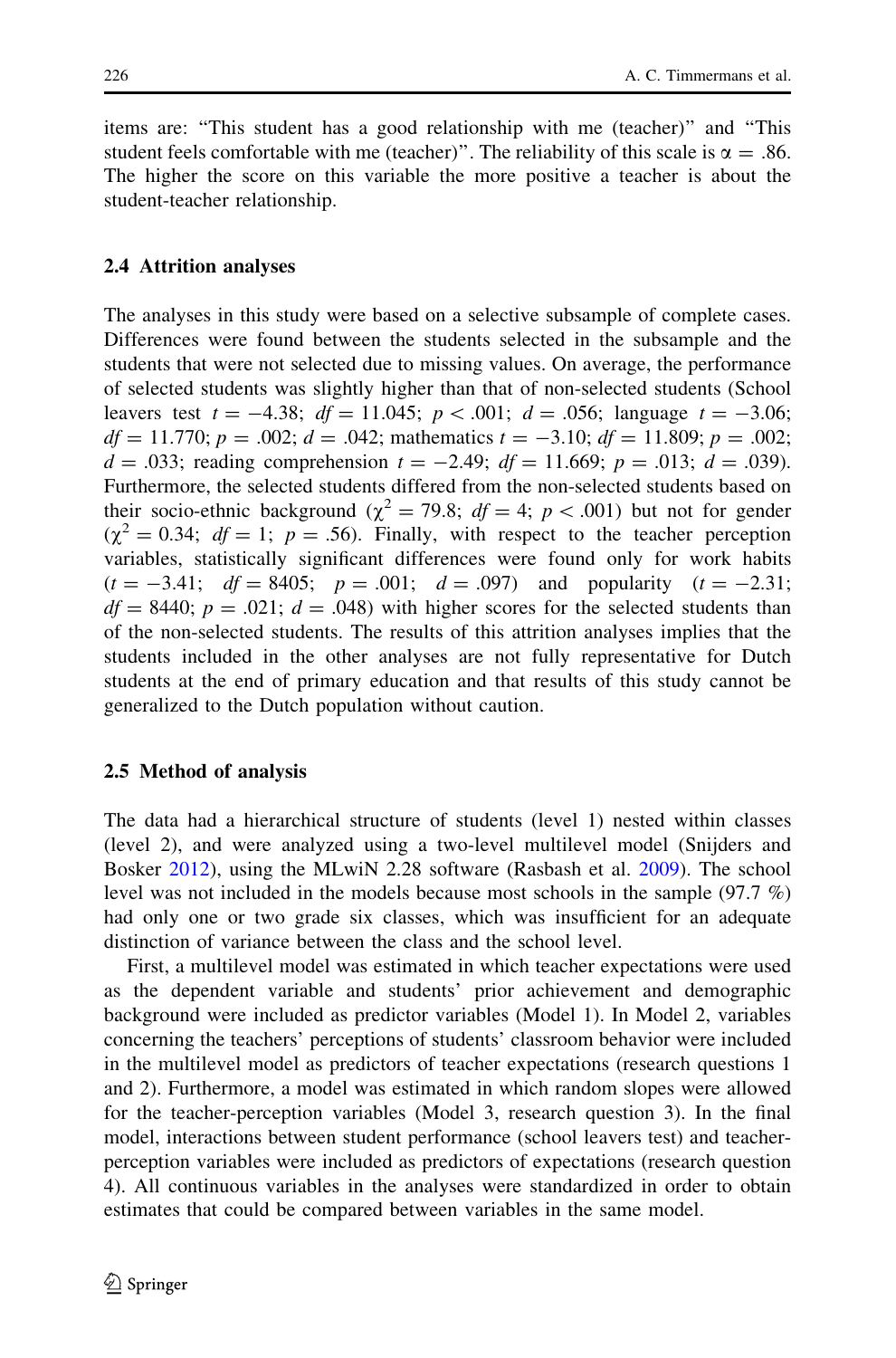### 3 Results

## 3.1 Correspondence between teachers' expectations, perceptions and student performance

In Table [2](#page-12-0), the zero-order correlations are presented among the expectations of teachers, the previous academic performance of students, and the teachers' perceptions of students' classroom behavior. The strongest association was found between the teachers' expectations and the performance of students on the school leavers test ( $r = .88$ ). Somewhat lower yet strong correlations were found between the expectations of teachers and the scores of students in the monitoring system (language  $r = .65$ ; mathematics  $r = .74$ ; reading comprehension  $r = .76$ ). A modest correlation was found between teacher expectations and teachers' perceptions of students' work habits  $(r = .42)$ . Lower but still statistically significant correlations were found between teacher expectations and the other perceptions of classroom behavior (self-confidence  $r = .20$ ; popularity  $r = .16$ ; social behavior  $r =$ .20; student–teacher relationship  $r = .15$ ). Among the teacher-perception variables, the strong association between the perceived social behavior of students in the classroom and perceived work habits ( $r = .58$ ) stands out.

## 3.2 Multilevel models for the association between teacher expectations and perceptions

The results of the various multilevel models are presented in Table [3](#page-13-0). In the baseline model (Model 1), the students' prior achievement and demographic background were included as predictors of the teachers' expectations. From this model it appeared that the teachers' expectations for an average student is 3.07, which corresponds to a recommendation for the theoretical track of pre-vocational education. Of the remaining unexplained variance, 20.7 % is related to the class level. This indicates that there are substantial differences among teachers in their recommendations for students with equal background and equal records of prior achievement. The findings from this baseline model also suggest that teacher expectations are related to the socio-ethnic background and gender of students. On average, teachers have lower expectations of low-SES students, regardless of their ethnicity, and of boys.

In Model 2 (Table [3\)](#page-13-0), the teachers' perceptions of students' classroom behavior were included in the model as predictors of teacher expectations. The teachers' perceptions of students' self-confidence, work habits, and social behavior in the classroom are statistically significant predictors of teacher expectations, after students' prior achievement and background are controlled for. The strongest relation was found between teachers' expectations and teachers' perceptions of students' work habits, which is not surprising, given the moderately strong correlation found in Table [2](#page-12-0). On average, teachers give somewhat higher recommendations for secondary education to students whom they perceive as having higher self-confidence or more positive work habits. Furthermore, although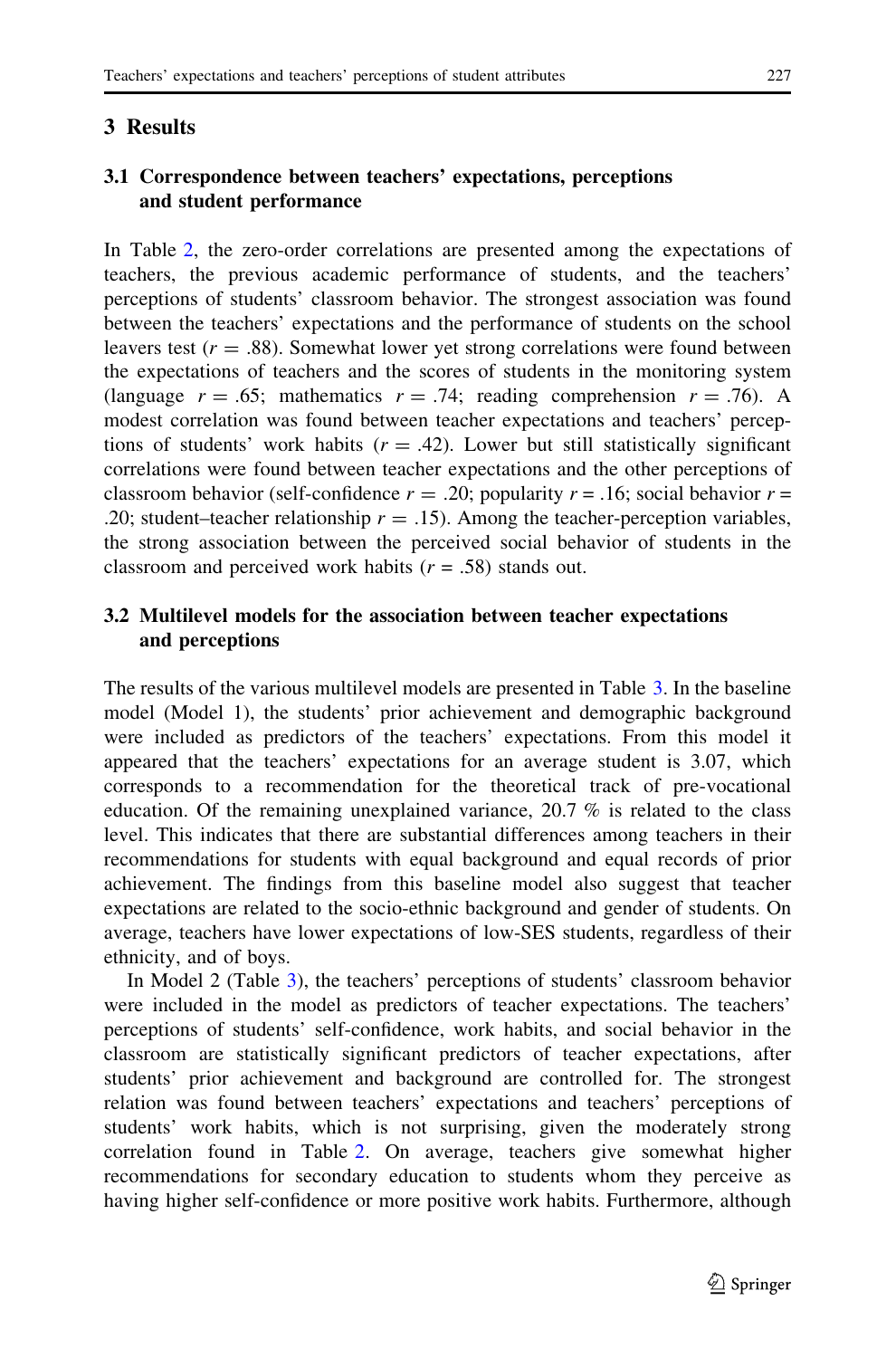<span id="page-12-0"></span>

|                                            |                         |                                                     |            |            | Table 2 Zero-order correlations among teacher expectations, student performance, and teacher perceptions of students' classroom behavior |                    |                     |                |               |
|--------------------------------------------|-------------------------|-----------------------------------------------------|------------|------------|------------------------------------------------------------------------------------------------------------------------------------------|--------------------|---------------------|----------------|---------------|
|                                            | expectations<br>Teacher | School leavers Language Mathematics Reading<br>test | test       | test       | comprehension test                                                                                                                       | behavior<br>Social | confidence<br>Self- | habits<br>Work | Popularity    |
| School leavers test                        | $88*$                   |                                                     |            |            |                                                                                                                                          |                    |                     |                |               |
| Language test                              | $65*$                   | $.68*$                                              |            |            |                                                                                                                                          |                    |                     |                |               |
| Mathematics test                           | $74*$                   | $78*$                                               | $51*$      |            |                                                                                                                                          |                    |                     |                |               |
| Reading                                    | 76*                     | $79*$                                               | $.68*$     | $\ddot{5}$ |                                                                                                                                          |                    |                     |                |               |
| comprehension test                         |                         |                                                     |            |            |                                                                                                                                          |                    |                     |                |               |
| Social behavior                            | $20*$                   | $\stackrel{*}{\geq}$                                | $17*$      | $21*$      | $\frac{1}{21}$                                                                                                                           |                    |                     |                |               |
| Self-confidence                            | žQ*                     | $.18*$                                              | $.12*$     | $19*$      | $.16*$                                                                                                                                   | $19*$              |                     |                |               |
| Work habits                                | $42*$                   | $.39*$                                              | $28*$      | $32*$      | $.37*$                                                                                                                                   | $.58*$             | $25*$               |                |               |
| Popularity                                 | $\ddot{6}^*$            | $\ddot{1}4$                                         | $\ddot{9}$ | $12*$      | $.13*$                                                                                                                                   | $33*$              | $42*$               | $.33*$         |               |
| Student-teacher                            | $15*$                   | $.13*$                                              | $12*$      | $12*$      | $15*$                                                                                                                                    | $\frac{*}{4}$      | $26*$               | $34*$          | $\ddot{ }$ \$ |
| relationship                               |                         |                                                     |            |            |                                                                                                                                          |                    |                     |                |               |
| $* \sim \text{OM}$ (hm tollock) $* = 5216$ |                         |                                                     |            |            |                                                                                                                                          |                    |                     |                |               |

 $p < .001$  (two-tailed),  $n = 5316$  $p < .001$  (two-tailed),  $n = 5316$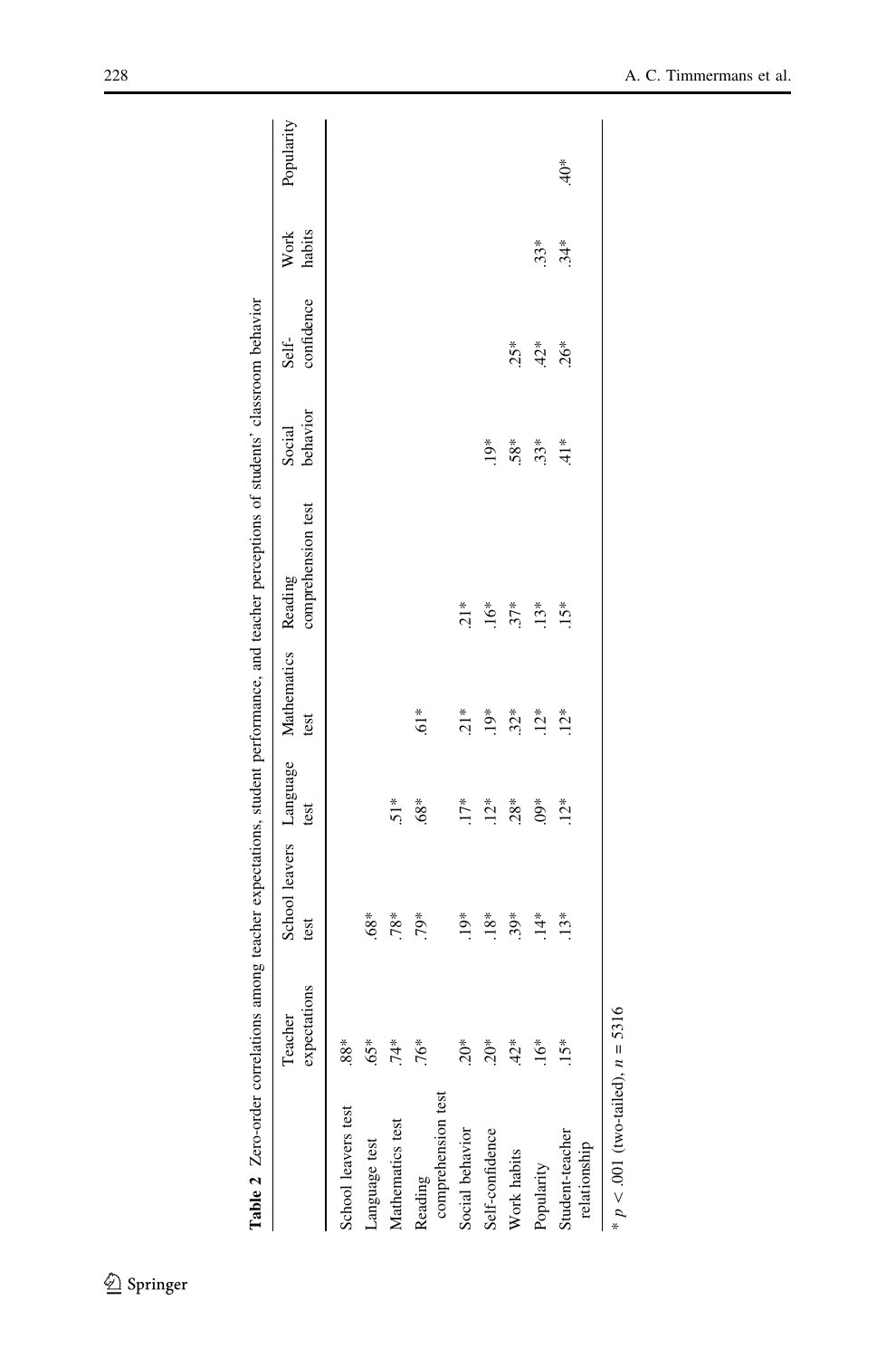|                                                          | Model 1 |             | Model 2 |             | Model 3 |             | Model 4 |             |
|----------------------------------------------------------|---------|-------------|---------|-------------|---------|-------------|---------|-------------|
|                                                          | $\beta$ | $SE(\beta)$ | β       | $SE(\beta)$ | β       | $SE(\beta)$ | β       | $SE(\beta)$ |
| Fixed part                                               |         |             |         |             |         |             |         |             |
| Student-level variables                                  |         |             |         |             |         |             |         |             |
| Intercept                                                | 3.07    | $(0.02)*$   | 3.10    | $(0.02)*$   | 3.10    | $(0.02)*$   | 3.09    | $(0.02)*$   |
| School leavers test                                      | 0.80    | $(0.02)*$   | 0.78    | $(0.02)*$   | 0.78    | $(0.02)*$   | 0.78    | $(0.02)*$   |
| Language test                                            | 0.07    | $(0.01)*$   | 0.07    | $(0.01)*$   | 0.07    | $(0.01)*$   | 0.07    | $(0.01)$ *  |
| Mathematics test                                         | 0.20    | $(0.01)*$   | 0.18    | $(0.01)*$   | 0.18    | $(0.01)*$   | 0.17    | $(0.01)*$   |
| Reading comprehension test                               | 0.11    | $(0.01)*$   | 0.10    | $(0.01)*$   | 0.10    | $(0.01)*$   | 0.10    | $(0.01)*$   |
| Gender (girls)                                           | 0.10    | $(0.01)*$   | 0.05    | $(0.02)*$   | 0.05    | $(0.02)*$   | 0.05    | $(0.02)*$   |
| Low SES Turkish or<br>Moroccan                           | $-0.06$ | $(0.03)*$   | $-0.07$ | $(0.03)*$   | $-0.07$ | $(0.02)*$   | $-0.07$ | $(0.02)*$   |
| Low SES other foreign                                    | $-0.07$ | $(0.03)*$   | $-0.08$ | $(0.03)*$   | $-0.08$ | $(0.03)*$   | $-0.08$ | $(0.03)*$   |
| Low SES Dutch                                            | $-0.11$ | $(0.02)*$   | $-0.10$ | $(0.02)*$   | $-0.10$ | $(0.02)*$   | $-0.10$ | $(0.02)*$   |
| <b>High SES</b>                                          | 0.09    | $(0.02)*$   | 0.09    | $(0.02)*$   | 0.09    | $(0.02)*$   | 0.09    | $(0.02)*$   |
| Self-confidence                                          |         |             | 0.02    | $(0.01)*$   | 0.02    | $(0.01)$ *  | 0.02    | $(0.01)*$   |
| Work habits                                              |         |             | 0.10    | $(0.01)$ *  | 0.10    | $(0.01)*$   | 0.10    | $(0.01)$ *  |
| Popularity                                               |         |             | 0.01    | (0.01)      | 0.01    | (0.01)      | 0.004   | (0.01)      |
| Social behavior                                          |         |             | $-0.03$ | $(0.01)*$   | $-0.03$ | $(0.01)*$   | $-0.03$ | $(0.01)$ *  |
| Student-teacher<br>relationship                          |         |             | 0.004   | (0.01)      | 0.003   | (0.01)      | 0.001   | (0.01)      |
| Interaction variables                                    |         |             |         |             |         |             |         |             |
| School leavers test * self-<br>confidence                |         |             |         |             |         |             | 0.002   | (0.01)      |
| School leavers test * work<br>habits                     |         |             |         |             |         |             | 0.03    | $(0.01)*$   |
| School leavers test *<br>popularity                      |         |             |         |             |         |             | $-0.01$ | (0.01)      |
| School leavers test * social<br>behavior                 |         |             |         |             |         |             | 0.004   | (0.01)      |
| School leavers test *<br>student-teacher<br>relationship |         |             |         |             |         |             | $-0.02$ | $(0.01)*$   |
| Random part                                              |         |             |         |             |         |             |         |             |
| Teacher-level intercept<br>variance                      | 0.06    | (0.01)      | 0.06    | (0.01)      | 0.06    | (0.01)      | 0.06    | (0.01)      |
| Teacher-level slope<br>variance self-confidence          |         |             |         |             | 0.002   | (0.002)     | 0.002   | (0.002)     |
| Teacher-level slope<br>variance work habits              |         |             |         |             | 0.003   | (0.002)     | 0.003   | (0.002)     |

<span id="page-13-0"></span>Table 3 Results of the multilevel regression analysis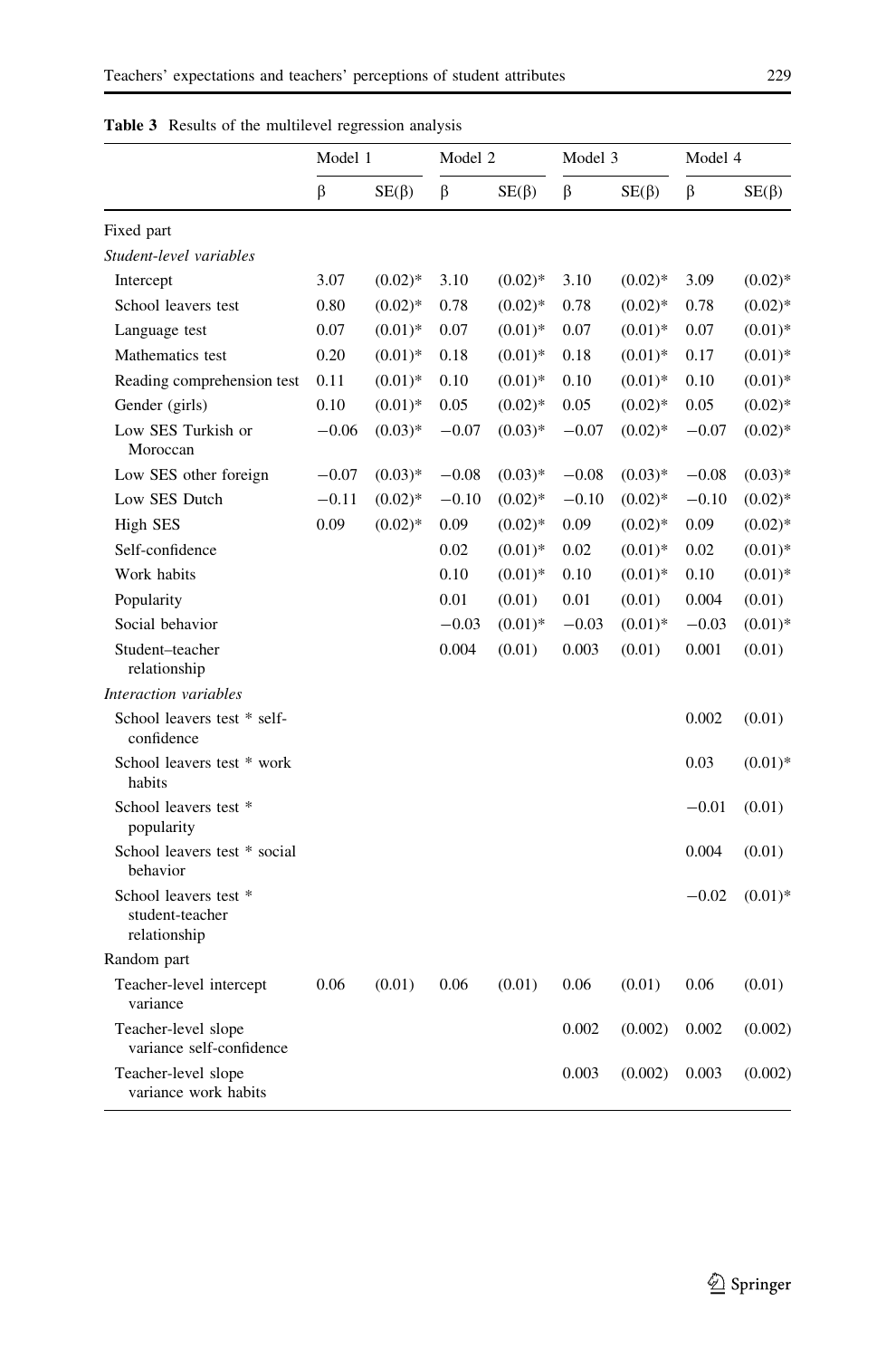|                                                              | Model 1 |             | Model 2 |             | Model 3 |             | Model 4 |             |
|--------------------------------------------------------------|---------|-------------|---------|-------------|---------|-------------|---------|-------------|
|                                                              | β       | $SE(\beta)$ | β       | $SE(\beta)$ | β       | $SE(\beta)$ | β       | $SE(\beta)$ |
| Teacher-level slope<br>variance social behavior              |         |             |         |             | 0.001   | (0.002)     | 0.001   | (0.002)     |
| Teacher-level slope variance<br>student-teacher relationship |         |             |         |             | 0.001   | (0.002)     | 0.001   | (0.002)     |
| Student-level intercept<br>variance                          | 0.23    | (0.01)      | 0.22    | (0.004)     | 0.22    | (0.01)      | 0.22    | (0.01)      |
| Model fit                                                    |         |             |         |             |         |             |         |             |
| $-2 * log-likelihood$                                        | 7833.24 |             | 7706.69 |             | 7677.16 |             | 7655.02 |             |
| Number of classes                                            | 469     |             | 469     |             | 469     |             | 469     |             |
| Number of students                                           | 5316    |             | 5316    |             | 5316    |             | 5316    |             |

#### Table 3 continued

 $* p < .05$ 

the difference is relatively small, teachers tend to give somewhat lower recommendations to students for whom they perceive good social behavior in the classroom, all other characteristics being equal. Together, these teacher-perception variables explained 3 % of the variance in teacher expectations on top of the performance variables.

The second research question pertained to the extent to which teachers' perceptions of students' classroom behavior can account for differences found in teachers' expectations for various demographic subgroups of students. When teacher-perception variables were included, almost all other coefficients in the multilevel model remained the same, with the exception of the coefficient for gender. The difference in teacher expectations between boys and girls decreased, which implies that one of the reasons why girls received higher recommendations from teachers is that the teachers also had more positive perceptions of girls' classroom behavior. In this sample, statistically significantly more positive teacher perceptions were found for girls with respect to work habits ( $t = -22.06$ ;  $df =$ 5247.24;  $p < .001$ ), popularity ( $t = -4.77$ ;  $df = 5311.31$ ;  $p < .001$ ), social behavior  $(t = -16.49; df = 5266.09; p < .001)$ , and student-teacher relationship ( $t = -8.52; df$ ) = 5293.75;  $p < .001$ ), but not for self-confidence (t = 0.96;  $df = 5312.99$ ; p = .340).

Because the results from Model 2 partly contradicted those of previous research, we estimated separate models for each of the teacher-perception variables. The results of these analyses are presented in Table [4](#page-15-0). Statistically significant positive associations were found for each of the perception variables when they were investigated separately. Again, work habits seem to have the strongest association with teacher expectations. Furthermore, it appears that the reduction of the differences between boys and girls is primarily due to the inclusion of teachers' perceptions of students' work habits.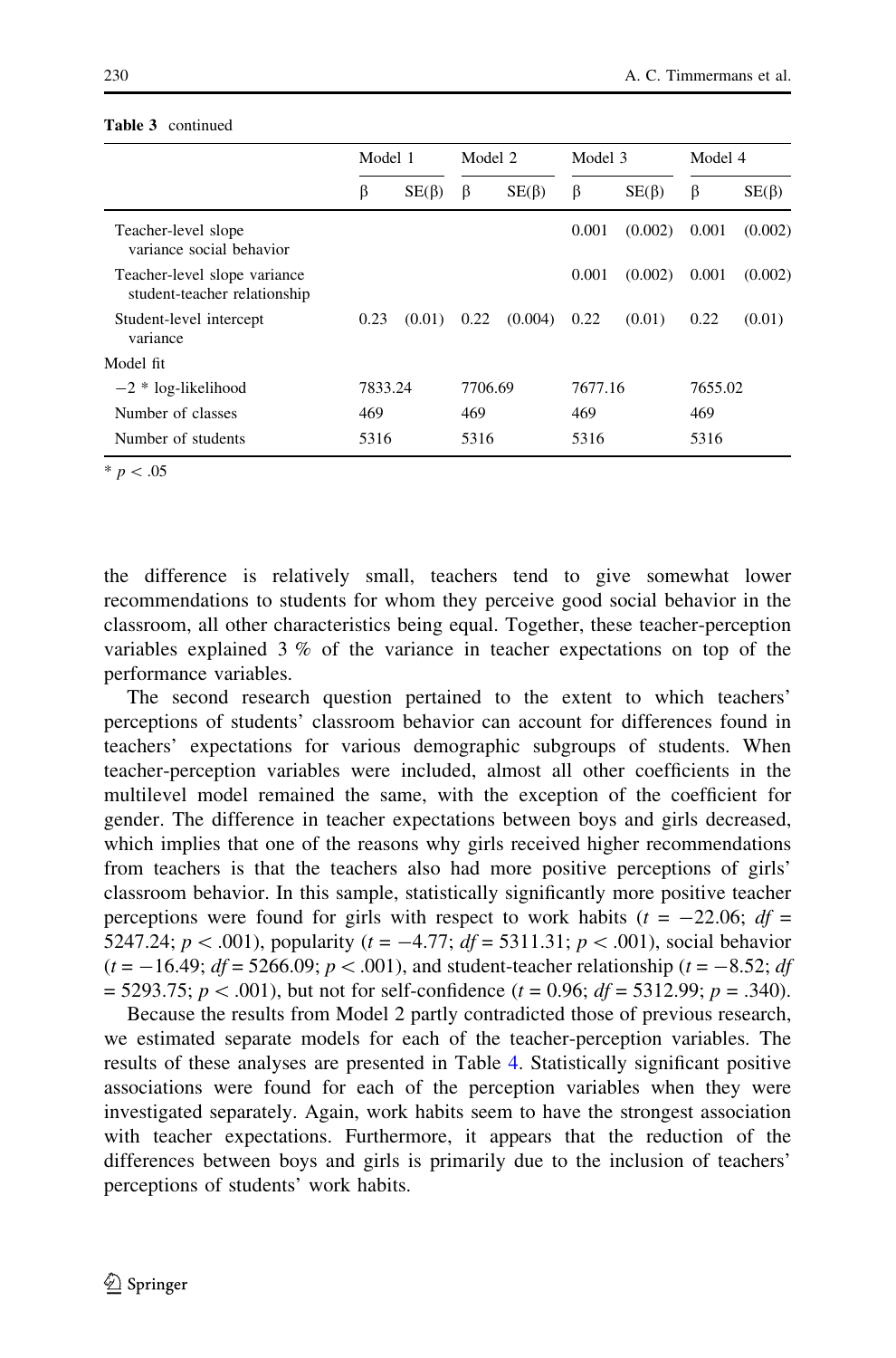<span id="page-15-0"></span>

| Table 4 Results of the multilevel regression analysis |                                                                                                                                                                                                                                                                                                                                              |                                                                                                |                  |                                                                                                                                         |                                       |                                                                                                                                               |                                                      |                                                                                                                      |                                                                                        |                                                                                                                                               |
|-------------------------------------------------------|----------------------------------------------------------------------------------------------------------------------------------------------------------------------------------------------------------------------------------------------------------------------------------------------------------------------------------------------|------------------------------------------------------------------------------------------------|------------------|-----------------------------------------------------------------------------------------------------------------------------------------|---------------------------------------|-----------------------------------------------------------------------------------------------------------------------------------------------|------------------------------------------------------|----------------------------------------------------------------------------------------------------------------------|----------------------------------------------------------------------------------------|-----------------------------------------------------------------------------------------------------------------------------------------------|
|                                                       | Self-confidence                                                                                                                                                                                                                                                                                                                              |                                                                                                | Work habits      |                                                                                                                                         | Popularity                            |                                                                                                                                               | Social behavior                                      |                                                                                                                      |                                                                                        | Student-teacher relationship                                                                                                                  |
|                                                       | $\circ$                                                                                                                                                                                                                                                                                                                                      | $SE(\beta)$                                                                                    | $\circ$          | $SE(\beta)$                                                                                                                             | $\circ$                               | $SE(\beta)$                                                                                                                                   | $\circ$                                              | $SE(\beta)$                                                                                                          | $\circ$                                                                                | $SE(\beta)$                                                                                                                                   |
| Fixed part                                            |                                                                                                                                                                                                                                                                                                                                              |                                                                                                |                  |                                                                                                                                         |                                       |                                                                                                                                               |                                                      |                                                                                                                      |                                                                                        |                                                                                                                                               |
| Intercept                                             |                                                                                                                                                                                                                                                                                                                                              | $0.02)*$                                                                                       |                  |                                                                                                                                         | 3.08                                  |                                                                                                                                               | 3.08                                                 | $(0.02)$ *                                                                                                           | 3.08                                                                                   |                                                                                                                                               |
| School leavers test                                   | $\begin{array}{l} 3.08 \\ 0.80 \\ 0.07 \\ 0.19 \\ 0.10 \\ -0.06 \\ -0.07 \\ -0.07 \\ -0.07 \\ -0.07 \\ -0.09 \\ -0.09 \\ -0.09 \\ -0.09 \\ -0.09 \\ -0.09 \\ -0.09 \\ -0.09 \\ -0.09 \\ -0.09 \\ -0.09 \\ -0.09 \\ -0.09 \\ -0.09 \\ -0.09 \\ -0.00 \\ -0.00 \\ -0.00 \\ -0.00 \\ -0.00 \\ -0.00 \\ -0.00 \\ -0.00 \\ -0.00 \\ -0.00 \\ -0.$ | $(0.02)$ *                                                                                     |                  | $(0.02)*$<br>$(0.02)*$                                                                                                                  | 0.80                                  |                                                                                                                                               | 0.80                                                 | $(0.02)$ *                                                                                                           |                                                                                        |                                                                                                                                               |
| Language test                                         |                                                                                                                                                                                                                                                                                                                                              |                                                                                                |                  |                                                                                                                                         |                                       |                                                                                                                                               | 0.07<br>0.19<br>0.09<br>0.05<br>0.07<br>0.02<br>0.02 |                                                                                                                      | $0.30$<br>$0.07$<br>$0.19$<br>$0.06$<br>$0.06$<br>$0.07$<br>$0.07$<br>$0.03$<br>$0.03$ |                                                                                                                                               |
| Mathematics test                                      |                                                                                                                                                                                                                                                                                                                                              |                                                                                                |                  |                                                                                                                                         |                                       |                                                                                                                                               |                                                      |                                                                                                                      |                                                                                        |                                                                                                                                               |
| Reading comprehension test                            |                                                                                                                                                                                                                                                                                                                                              |                                                                                                |                  |                                                                                                                                         | $0.07$<br>0.19<br>0.11                |                                                                                                                                               |                                                      |                                                                                                                      |                                                                                        |                                                                                                                                               |
| Gender (girls)                                        |                                                                                                                                                                                                                                                                                                                                              |                                                                                                |                  |                                                                                                                                         | 0.09                                  |                                                                                                                                               |                                                      |                                                                                                                      |                                                                                        |                                                                                                                                               |
| Low SES Turkish or Moroccan                           |                                                                                                                                                                                                                                                                                                                                              | $(0.01)^*$<br>$(0.01)^*$<br>$(0.01)^*$<br>$(0.01)^*$<br>$(0.03)^*$<br>$(0.03)^*$<br>$(0.02)^*$ |                  |                                                                                                                                         | $-0.06$<br>$-0.07$<br>$-0.11$<br>0.09 |                                                                                                                                               |                                                      |                                                                                                                      |                                                                                        |                                                                                                                                               |
| Low SES other foreign                                 |                                                                                                                                                                                                                                                                                                                                              |                                                                                                |                  |                                                                                                                                         |                                       |                                                                                                                                               |                                                      |                                                                                                                      |                                                                                        |                                                                                                                                               |
| Low SES Dutch                                         |                                                                                                                                                                                                                                                                                                                                              |                                                                                                |                  |                                                                                                                                         |                                       |                                                                                                                                               |                                                      |                                                                                                                      |                                                                                        |                                                                                                                                               |
| High SES                                              |                                                                                                                                                                                                                                                                                                                                              |                                                                                                |                  |                                                                                                                                         |                                       |                                                                                                                                               |                                                      |                                                                                                                      |                                                                                        |                                                                                                                                               |
| Teacher perceptions                                   | 0.03                                                                                                                                                                                                                                                                                                                                         | $(0.01)$ *                                                                                     |                  | $\begin{array}{l} (0.01)^* \\ (0.01)^* \\ (0.01)^* \\ (0.02)^* \\ (0.03)^* \\ (0.03)^* \\ (0.02)^* \\ (0.01)^* \\ (0.01)^* \end{array}$ | 0.03                                  | $(0.02)^{*}$<br>$(0.01)^{*}$<br>$(0.01)^{*}$<br>$(0.01)^{*}$<br>$(0.01)^{*}$<br>$(0.001)^{*}$<br>$(0.03)^{*}$<br>$(0.03)^{*}$<br>$(0.02)^{*}$ |                                                      | $(0.01)^{*}$ $(0.01)^{*}$ $(0.01)^{*}$ $(0.02)^{*}$ $(0.03)^{*}$ $(0.03)^{*}$ $(0.03)^{*}$ $(0.02)^{*}$ $(0.02)^{*}$ |                                                                                        | $(0.02)^{*}_{0.02}$ $(0.01)^{*}_{0.01}$ $(0.01)^{*}_{0.01}$ $(0.01)^{*}_{0.01}$ $(0.01)^{*}_{0.01}$ $(0.001)^{*}_{0.01}$ $(0.003)^{*}_{0.01}$ |
| Random part                                           |                                                                                                                                                                                                                                                                                                                                              |                                                                                                |                  |                                                                                                                                         |                                       |                                                                                                                                               |                                                      |                                                                                                                      |                                                                                        |                                                                                                                                               |
| Teacher-level intercept variance                      | 0.06                                                                                                                                                                                                                                                                                                                                         | (0.01)                                                                                         |                  | $(0.01)$<br>$(0.01)$                                                                                                                    |                                       |                                                                                                                                               |                                                      | (0.01)                                                                                                               |                                                                                        |                                                                                                                                               |
| Student-level intercept variance                      | 0.23                                                                                                                                                                                                                                                                                                                                         | (0.01)                                                                                         | $0.06$<br>$0.22$ |                                                                                                                                         | $0.06$<br>0.23                        | (1000)                                                                                                                                        | $0.06$<br>0.23                                       | (0.01)                                                                                                               | 0.06                                                                                   | (10.01)                                                                                                                                       |
| Model fit                                             |                                                                                                                                                                                                                                                                                                                                              |                                                                                                |                  |                                                                                                                                         |                                       |                                                                                                                                               |                                                      |                                                                                                                      |                                                                                        |                                                                                                                                               |
| $-2 * log-likelihood$                                 | 7813.45                                                                                                                                                                                                                                                                                                                                      |                                                                                                | 7727.52          |                                                                                                                                         | 7816.15                               |                                                                                                                                               | 7826.21                                              |                                                                                                                      | 7823.31                                                                                |                                                                                                                                               |
| Number of classes                                     | 469                                                                                                                                                                                                                                                                                                                                          |                                                                                                | 469              |                                                                                                                                         | 469                                   |                                                                                                                                               | 469                                                  |                                                                                                                      | 469                                                                                    |                                                                                                                                               |
| Number of students                                    | 5316                                                                                                                                                                                                                                                                                                                                         |                                                                                                | 5316             |                                                                                                                                         | 5316                                  |                                                                                                                                               | 5316                                                 |                                                                                                                      | 5316                                                                                   |                                                                                                                                               |
| p < .05                                               |                                                                                                                                                                                                                                                                                                                                              |                                                                                                |                  |                                                                                                                                         |                                       |                                                                                                                                               |                                                      |                                                                                                                      |                                                                                        |                                                                                                                                               |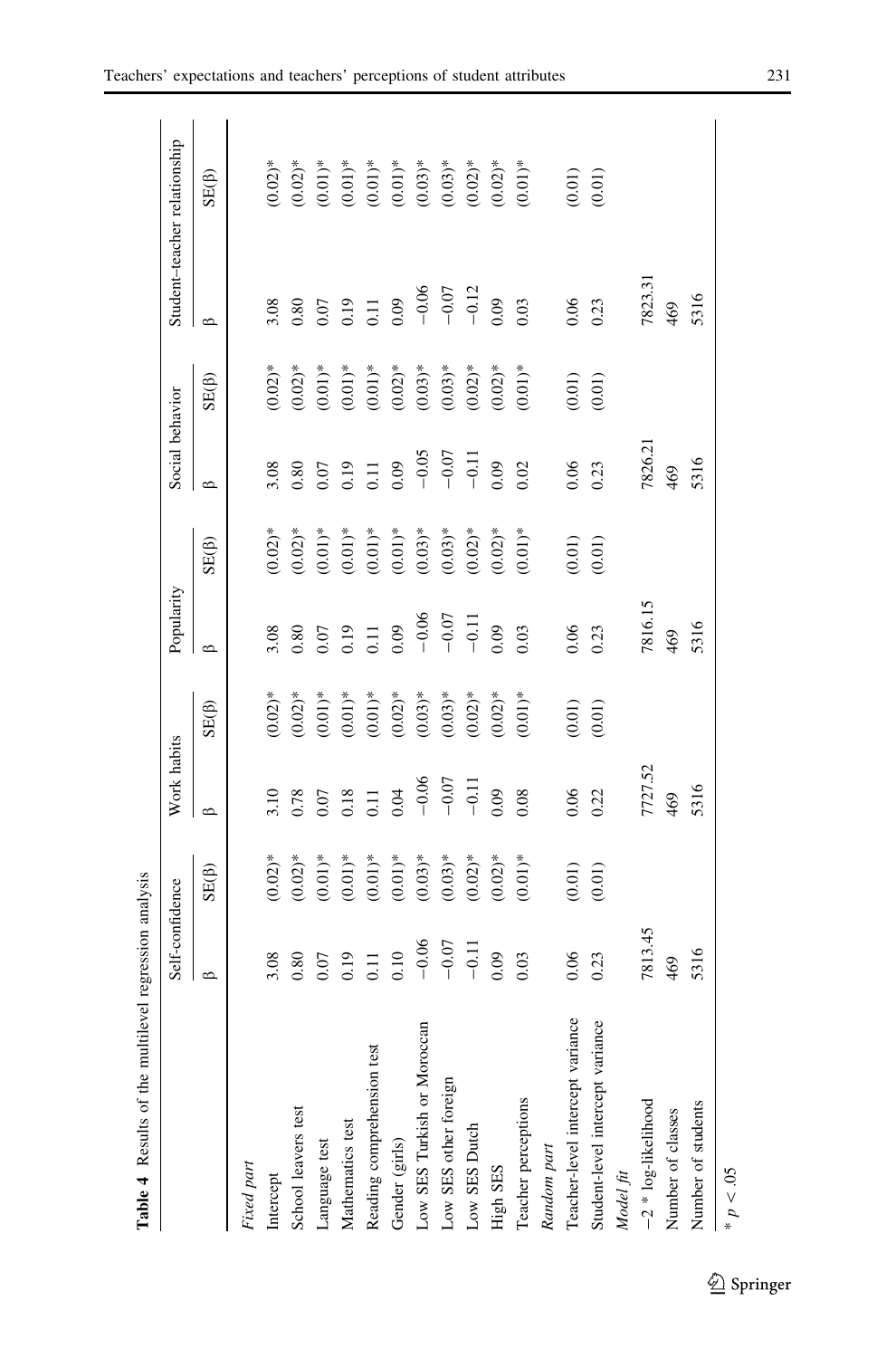## 3.3 Between-class differences in association between teacher expectations and perceptions

The third research question pertained to differences among teachers in the association between expectations and perceptions of students' classroom behavior. Random slopes were allowed for the teacher-perception variables to test differences between teachers (Model 3, Table [3](#page-13-0)). Including random slopes for the teacherperception variables of self-confidence, work habits, social behavior, and student– teacher relationship led to a statistically significant increase of the model fit ( $\chi^2$  = 29.53,  $df = 14$ ;  $p = .009$ ; however, including random slopes for the teachers' perceptions of popularity did not lead to an improved model fit. Differences among teachers with respect to the random slopes of teacher perceptions are presented in Fig. 1.

For all teachers, positive associations were found between perceived work habits and expectations of students, although the expectations of some teachers are more strongly shaped by their perceptions of students' work habits than others [range 0.03–0.19]. With respect to the teachers' perceptions of students' self-confidence, both positive and negative associations [range  $-0.05$  to 0.09] with expectations were found, although in general teachers tended to have higher expectations for students whom they perceived as more confident. When all teachers were



Fig. 1 Differences among teachers in the association between perceptions and expectations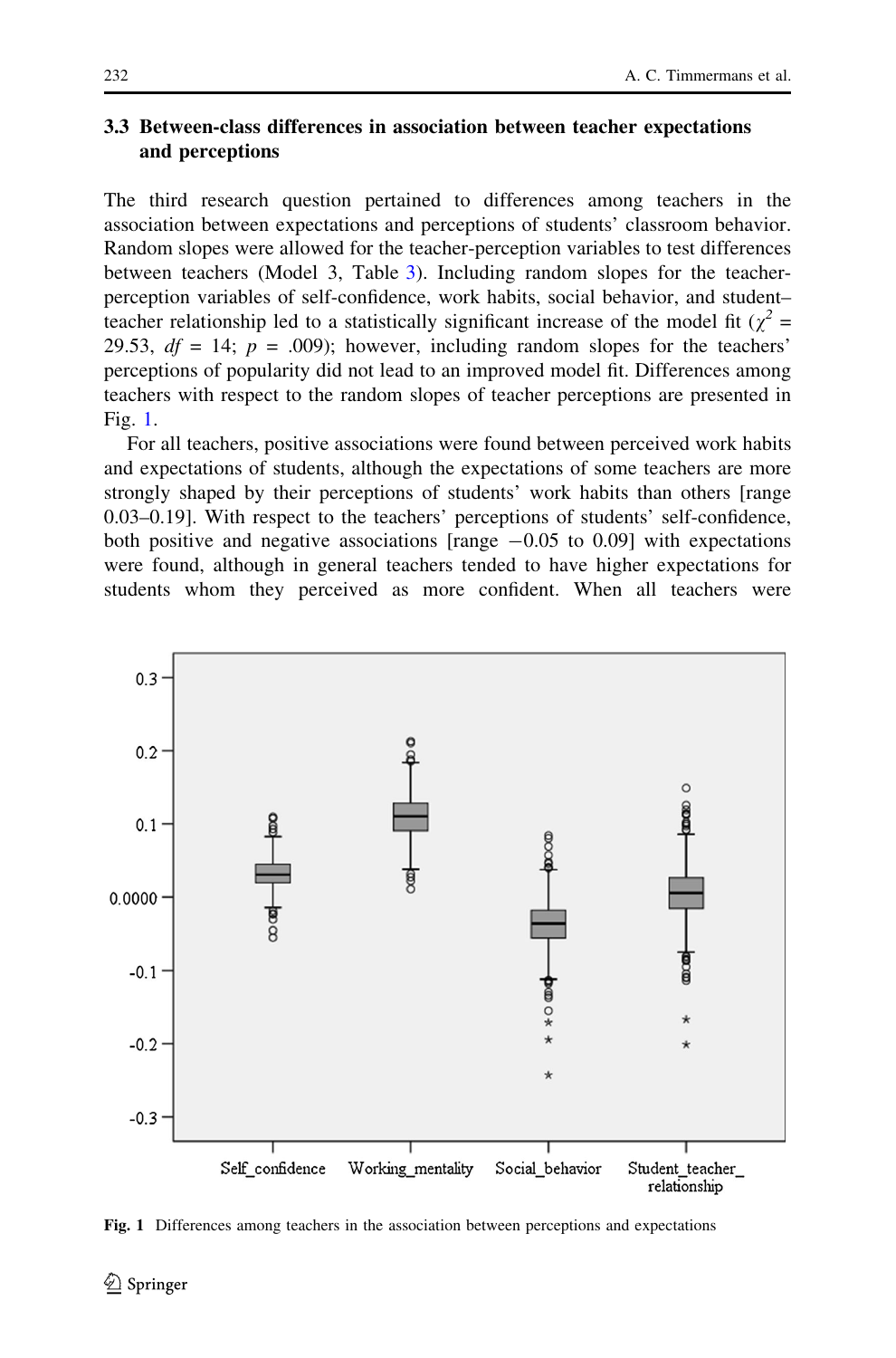considered together, a small negative association was found between teachers' expectations and their perceptions of students' social behavior ( $\beta = -0.03$ ); however, this association was heterogeneous [range  $-0.19$  to 0.07]. A small proportion of teachers had a positive association between their perceptions of students' social behavior and their expectations, while a larger proportion of teachers showed negative associations between their expectations and their perceptions of social behavior. Finally, although we did not find evidence for a general association between teachers' perceptions of the student-teacher relationship and their expectations ( $\beta = 0.003$ ), considerable differences among teachers were found [range  $-0.13$  to 0.09].

## 3.4 Achievement-dependent association between teachers' expectations and perceptions

The fourth research question refers to the possible dependence of the relationship between teacher expectations and teacher perceptions on the performance level of the students. In Model 4 (Table [3](#page-13-0)), interactions were included between students' performance, as measured on the school leavers test, and teachers' perceptions of classroom behavior. For two of the five teacher-perception variables, small but statistically significant interactions were found with students' performance. A statistically significant positive interaction was found between student performance and teachers' perceptions of students' work habits. This indicates that the differences in expectations between students whose teachers had high or low perceptions of their work habits are greater for high-performing students than for low-performing students. A negative interaction was found between the performance of students and teachers' perceptions of the student-teacher relationship, indicating that the differences in expectations among students whose teachers had high or low perceptions of the student-teacher relationship are more pronounced for students with low performance levels. We did not find evidence for interaction effects between student performance and teachers' perceptions of students' selfconfidence, popularity, and social behavior. This implies that the associations between teachers' expectations and teachers' perceptions of students' selfconfidence are relatively independent of the students' performance levels.

## 4 Conclusion and discussion

Although several researchers have pointed to a gap in knowledge on the relationship among teacher expectations and student attributes other than their demographic background (Hecht and Greenfield [2002](#page-23-0); Hughes et al. [2005;](#page-23-0) Rubie-Davies [2010\)](#page-24-0), a lack of empirical evidence remains. The aim of the present study was to contribute to knowledge on the issue why for some students the expectations of teachers do not correspond with students' performance. In this study we investigated both differences between teachers and a wide range of teacher perceptions including working habits, popularity, self-confidence, student-teacher relationships, and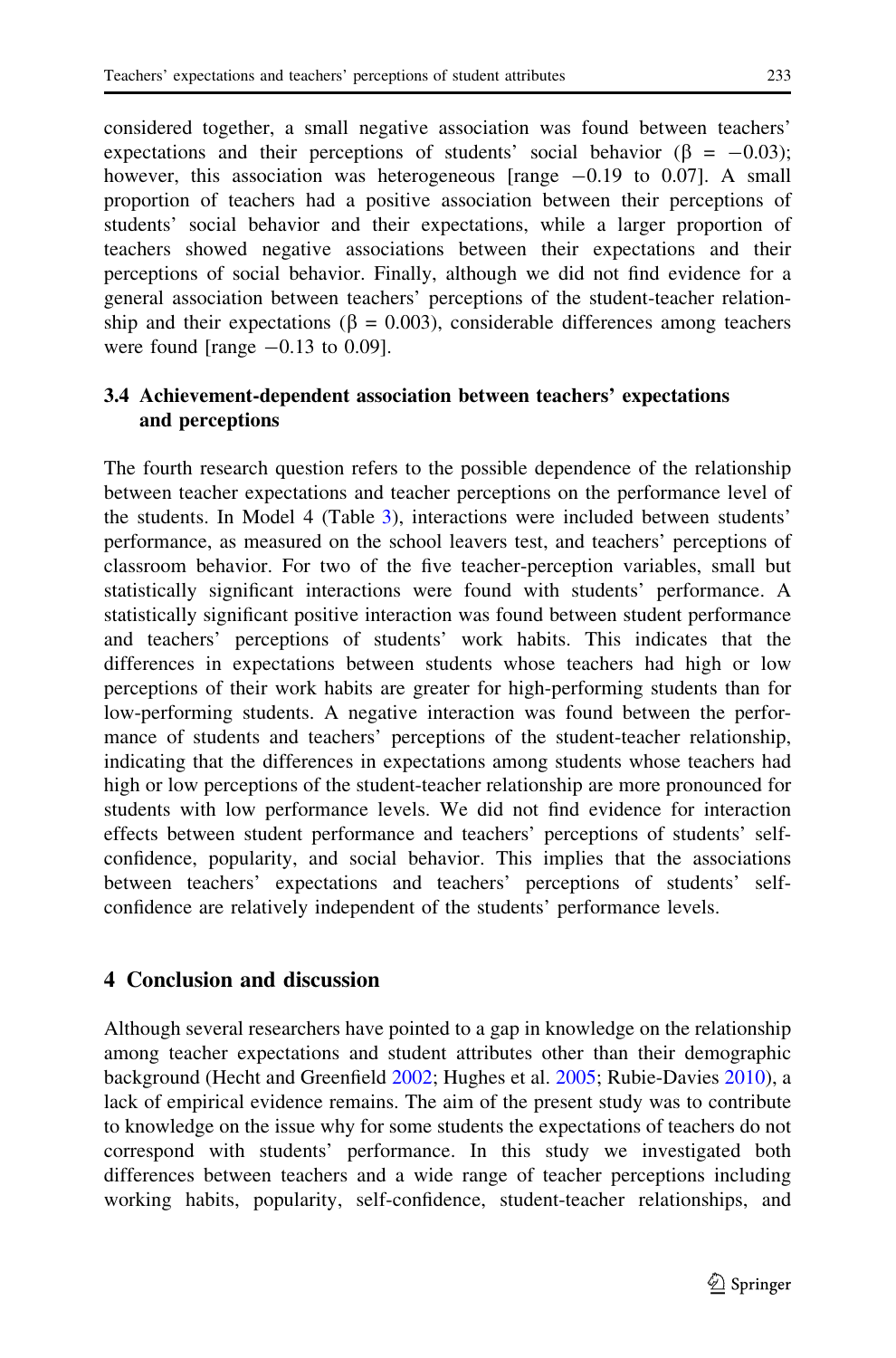classroom behavior. A large-scale database of 5316 students and 469 classes in Dutch primary education was investigated.

The results of this study indicated that teachers' expectations for the future academic performance of their students during the final grade of primary school were related to several teacher perceptions of student attributes. In general, teachers had higher expectations for a student if they perceived the student as self-confident and having positive work habits, which is in line with previous research on the association between teacher expectations and perceptions (Alvridez and Weinstein [1999;](#page-22-0) Bonvin and Genoud [2006;](#page-22-0) Driessen [2006\)](#page-22-0). This finding may indicate that primary school teachers consider positive working habits and being self-confident as important student attributes for being successful in the higher tracks of Dutch secondary education. On the other hand, teachers appeared to have lower expectations for students whom they perceived as exhibiting more positive social behavior in the classroom, which contradicts findings from previous research (Bennet et al. [1993](#page-22-0); Hecht and Greenfield [2002](#page-23-0); Kelly and Carbonaro [2012;](#page-23-0) LaVoie and Adams [1973\)](#page-23-0), where it was concluded that teachers on average had higher expectations for students with good conduct. Contrary to our expectations, we did not find evidence for a relationship between teachers' expectations for students' future academic performance and teachers' perceptions of the student-teacher relationship after several performance measures and other perceptions were controlled for. A possible explanation for this finding is that some classes might have had part-time teachers and in that case, the expectations in this study could be considered the shared expectations of the teachers of a student. The teacher-student relationship of a particular student may differ between several teachers.

All in all, the combined teacher-perception variables of student attributes explained 3 % of the variance in teacher expectations on top of student performance. Given that student performance already explained 80 % of the variance in expectations, the 3% additional explained variance can be considered as a considerable amount. The current study deviates from many of the previous studies because we investigated several teacher perceptions simultaneously, whereas many other studies have looked at single aspects of teacher perceptions. Additional analyses, using separate multilevel models per teacher-perception variable, indicated that the simultaneous analysis of all perception variables may explain why the current results only partly correspond to previous findings. Given that the various aspects of teacher perceptions are interrelated, a simultaneous assessment of teacher perceptions might be more informative and result in better estimates of the unique associations among teacher perceptions and expectations.

What classroom behaviors of students are considered important by teachers for future educational success may depend on the performance levels of the students (Lane et al. [2006\)](#page-23-0). We found that teachers' perceptions of the students' work habits are more important for high-performing students, while the perceived studentteacher relationship appears to be more important for low-performing students. These findings may also imply that primary school teachers consider different student attributes to be important to succeed in different tracks in secondary education, with good working habits to be more important in the higher more demanding tracks, and being able to establish positive teacher-student relationships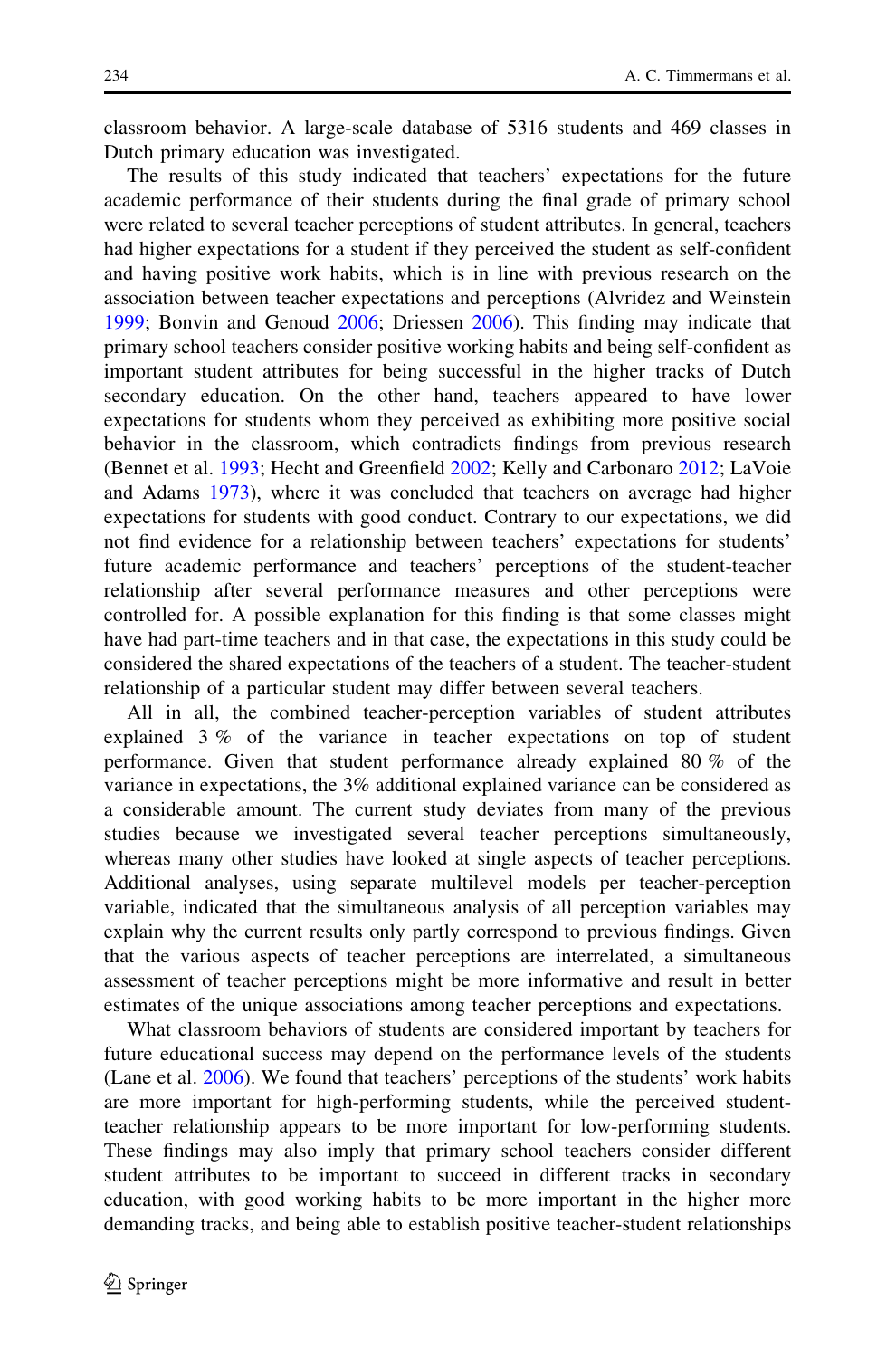in the lower tracks. This and the previous findings imply that student performance and other student attributes are somehow equated in the minds of teachers (Hoge [1984\)](#page-23-0) when making inferences on the students' future performance.

Second, we found that the difference in teacher expectations between boys and girls decreased following the inclusion of teacher perceptions of students' classroom behavior in the model. The results from the separate models for each perception variable indicate that the decrease of the difference in teacher expectations between boys and girls is primarily due to the teachers' perceptions of the students' work habits. There may be two explanations for these results. First, the well-documented difference in teacher expectations between boys and girls (e.g., de Boer et al. [2010,](#page-22-0) Ready and Wright [2011;](#page-23-0) Rubie-Davies [2008](#page-24-0); Timmermans et al. [2015\)](#page-24-0) is only a partly true gender bias, but stems from differences between boys and girls in actual behavior that is reflected in the teachers' perceptions of student attributes. Second, it may still be ''gender bias'' if teachers base their expectations of boys and girls on how they perceive them to behave rather than on their actual behavior in the classroom. Previous findings indicate that teachers do have different perceptions of boys and girls and, on some occasions, this did influence teachers' decisions regarding achievement levels (Riley [2014](#page-23-0)). Consistent with the current study, female students are generally perceived by their teachers as working harder and producing higher quality work (Bennet et al. [1993;](#page-22-0) Reyna [2000;](#page-23-0) Siegle and Reis [1994\)](#page-24-0). In the current study we did not have any other objective indicator of the student attributes and classroom behavior, therefore it was not possible to investigate which of the two explanations was the most likely. Differences in expectations between high- and low-SES students, on the other hand, did not change following the inclusion of teacher-perception variables.

The third research question was focused on the differences among teachers, both in their expectations and in the extent to which they let their perceptions of classroom behavior shape their expectations. After students' prior achievement was controlled for, 20.7 % of the unexplained variance in teacher expectations was associated with the class level, which corresponds to previous research findings in the Netherlands (de Boer et al. [2010;](#page-22-0) Van den Bergh et al. [2010\)](#page-24-0). Furthermore, the results of the current study suggest that there are considerable differences between teachers in the extent to which they let their perceptions of students' selfconfidence, work habits, social behavior, and student-teacher relationship shape their expectations of the students' future academic performance. All teachers in the sample seemed to let the perceived work habits of the student positively shape their expectations, although the expectations of some teachers were more strongly shaped in this way than others. For the teachers' perceptions of students' self-confidence, social behavior, and student-teacher relationships, it was found that they shaped the expectations of some teachers positively, while it shaped the expectations of other teachers negatively.

### 4.1 Limitations

In interpreting the results of this study a number of limitations need to be considered. First, we investigated differences among groups of students in teacher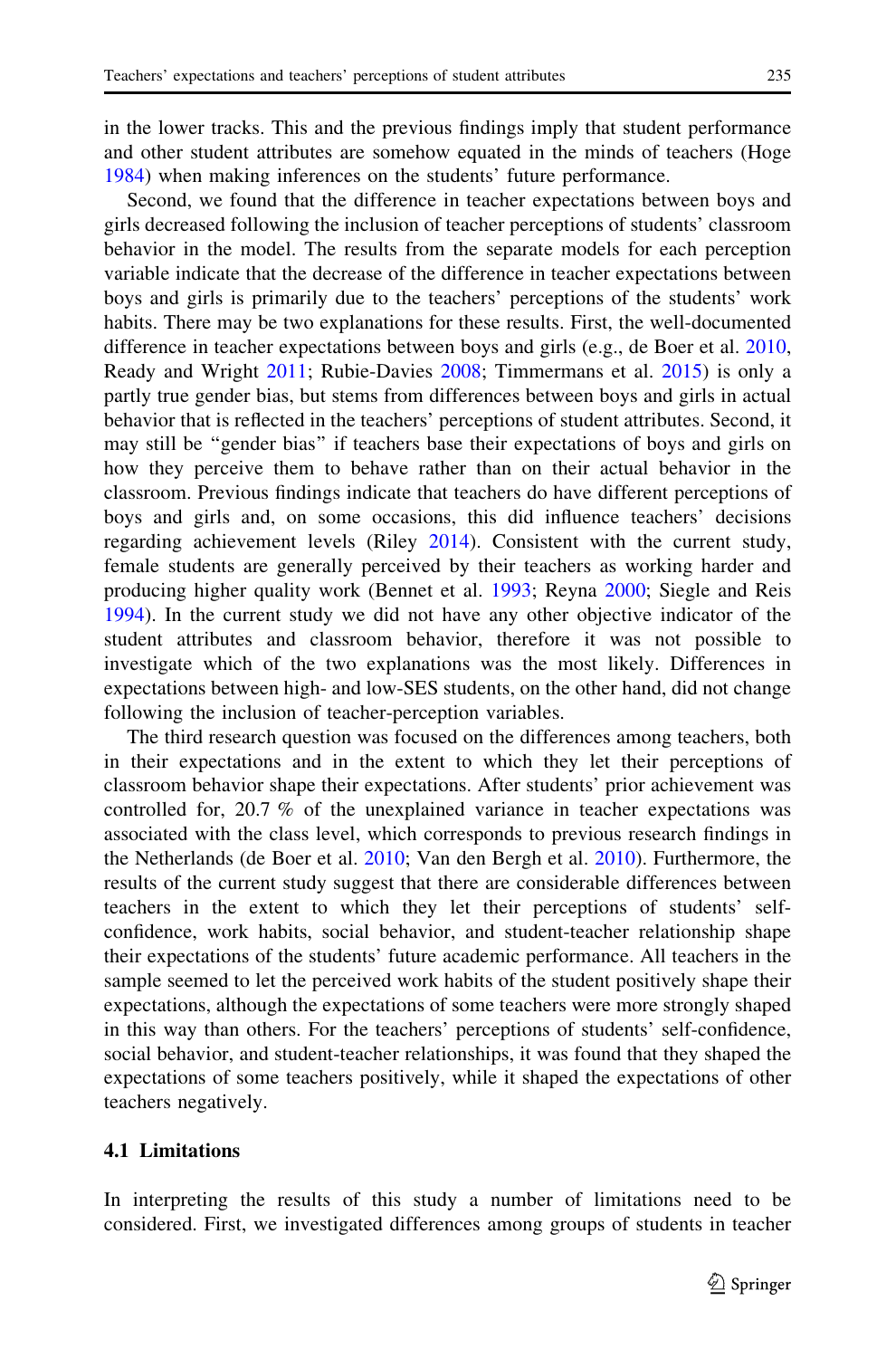expectations following the conditional neutrality position (Ferguson [1998](#page-22-0), [2003\)](#page-22-0), thus after taking the student past and current performance into account. Therefore, the results derived from the estimated models can only be interpreted in the contexts of the two sources of performance information available: the school leavers test and achievement tests from the schools' monitoring systems. Second, the cross sectional nature of this large-scale dataset does not permit any conclusions regarding causal pathways between perceptions of students' classroom behavior and teacher expectations. Consistent with transactional models of development, it can be expected that teachers' expectations for the future performance of students and the student–teacher relationship influence each other in a reciprocal fashion (Hughes et al. [2005](#page-23-0)). Similarly, reciprocal relationships might exist between teachers' expectations and the other perceptions of students' attributes included in this study. Analysis of the relationships between teacher perceptions and teacher expectations should preferably be done using longitudinal data, which include information on every year's scores on these aspects. In this way, their transactional character may be investigated. Third, information on teacher's expectations and their perceptions of student classroom behavior were both based on the teacher reports. As a result, it may be likely that mono-method bias in measuring expectations and perceptions accentuated the relations among these variables. The teacher reports also did not allow us to distinguish between the perceptions of teachers and the actual behavior of the students. Finally, although the data allowed us to identify which students attended the same classes, we could not be completely certain whether the class level was identical to the teacher level in all cases. Some classes may have had parttime teachers, in which case some expectations in this study might have been shared ones.

#### 4.2 Recommendations for future research

Given the number of limitations, the results of the current study open important pathways for future research into the question: ''What are the relations between teachers' perceptions of current attributes of pupils and their expectations for the future performance of the pupils?'' (Hoge [1984](#page-23-0), p. 216). Two findings from this study may be of particular interest for more in-depth investigations.

The first finding was that the difference in the expectations of teachers for boys and girls decreased considerably when the teachers' perceptions of student attributes were included in the model. There are two possible explanations for this finding that we could not disentangle given the design of this current study. Future research may benefit from including observational data of the students' behavior in the classroom as these data may help to investigate whether biased teacher expectations stem from biased perceptions of student attributes or from a different behavior reflected in valid perceptions of student attributes. In the current study, the teachers' perceived female students as behaving better than their male counterparts. How much of this difference is based on perception and how much of this is based on actual classroom behaviour?

The second finding relates to the relatively large differences between teachers in the extent and direction to which they let their perceptions of students' attributes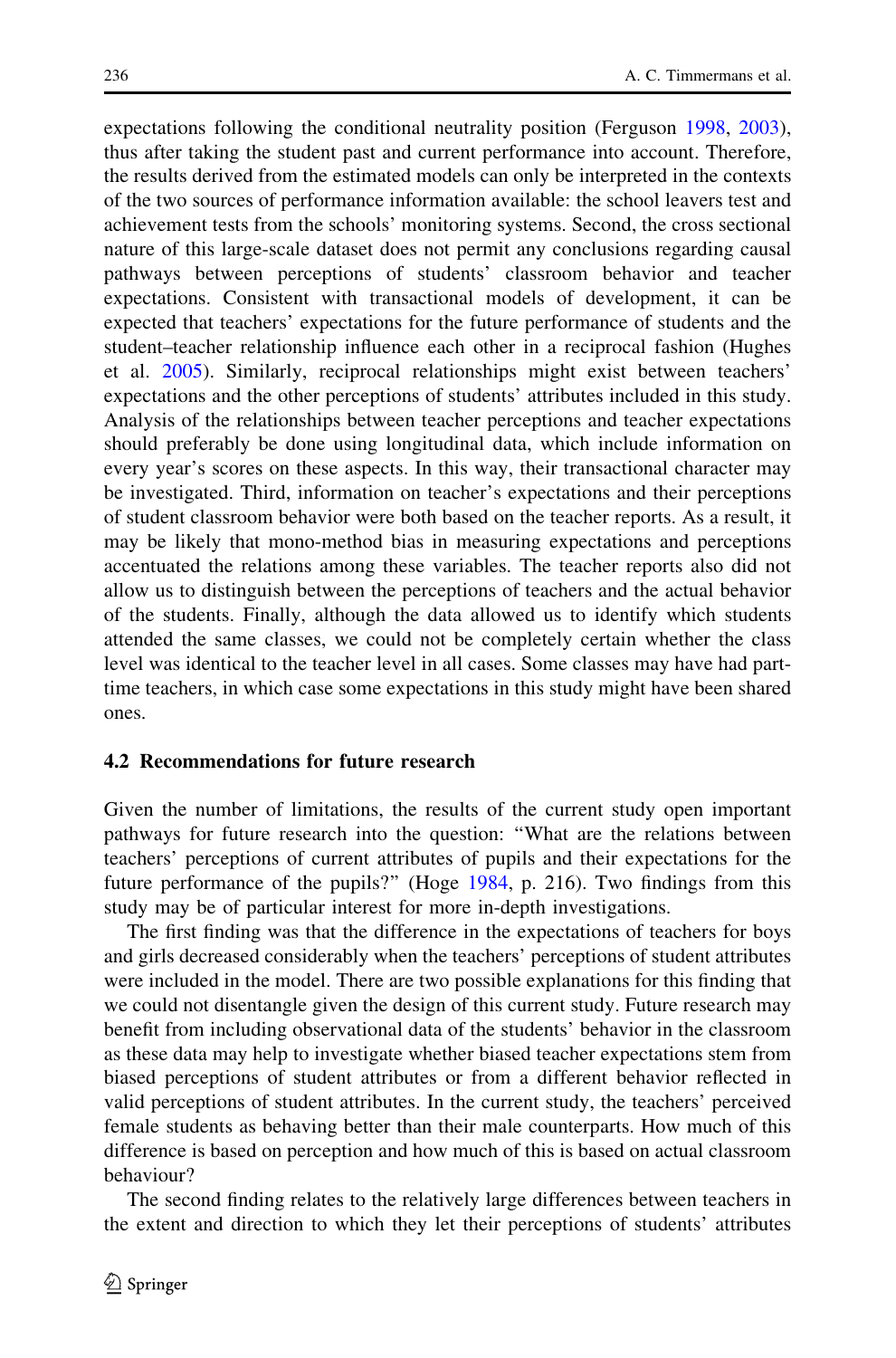shape their expectations of the students' future academic performance. This finding suggests that there is no one answer to the question of what is the association between the expectations and perceptions of attributes, as this association differs per teacher. For future research it would be interesting to investigate the extent to which the teachers' personal values influence their perceptions of students. For example, do teachers who place a higher value on attributes like ''self-confidence'' or ''work habits" expect more from students who they perceive as exhibiting those qualities than students who they do not perceive as exhibiting those qualities? Are there certain teachers who are more likely than others to be influenced by their perceptions when it comes to formulating expectations for their students? And if that is the case, why is that?

Naturalistic studies such as this one, are, despite their limitations, important because they strengthen the ecological validity of findings and provide an ethically sound way to explore negative teacher expectations (Alvridez and Weinstein [1999\)](#page-22-0). All in all, the current findings add to the literature not only by providing evidence on the relationship between teacher expectations and perceptions of student behavior (Bennet et al. [1993](#page-22-0); Hecht and Greenfield [2002\)](#page-23-0), but also by showing that this association is rather complex due to differences among teachers and dependence on students' performance levels. Further investigation of the association between perceptions and expectations may be needed, as perceptions and expectations may sometimes be inaccurate (Lane et al. [2006](#page-23-0); MacLure et al. [2012](#page-23-0)) and both may influence teacher behavior and the subsequent performance of students (e.g., Bennet et al. [1993;](#page-22-0) Brophy and Good [1970;](#page-22-0) Hamre and Pianta [2006;](#page-22-0) Ready and Wright [2011](#page-23-0); Rubie-Davies [2007](#page-24-0), [2008](#page-24-0), [2010](#page-24-0)).

Whether teachers' perceptions of students' attributes can be considered relevant or irrelevant to the shaping of teachers' expectations is a matter of debate (Bennet et al. [1993\)](#page-22-0). This depends mainly on how the concept of teachers' expectations is defined. The association between perceptions of classroom behavior and expectations can be considered a threat to the validity of teacher expectations when teacher expectations are assumed to include only the future academic performance of students. It is somewhat different if teacher expectations are assumed to be based not only on cognitive, but also on non-cognitive aspects. Especially in the context of the transition from primary to secondary education, a number of student attributes may be seen as valid sources for teacher expectations. Besides cognitive abilities, having a positive working habit may help students to succeed and to adapt to different demands and methods during secondary education. However, this could still be detrimental to certain groups of students if it is found that some teachers have more of a tendency to perceive certain groups of students as ''inherently'' having particular attributes such as ''good behavior'', "solid work ethic", or being "socially adaptable". Depending on whether teacher perceptions of student attributes are considered relevant sources of variation, the finding of differences among teachers may have important consequences for the development of interventions or tools to improve the accuracy of teacher expectations.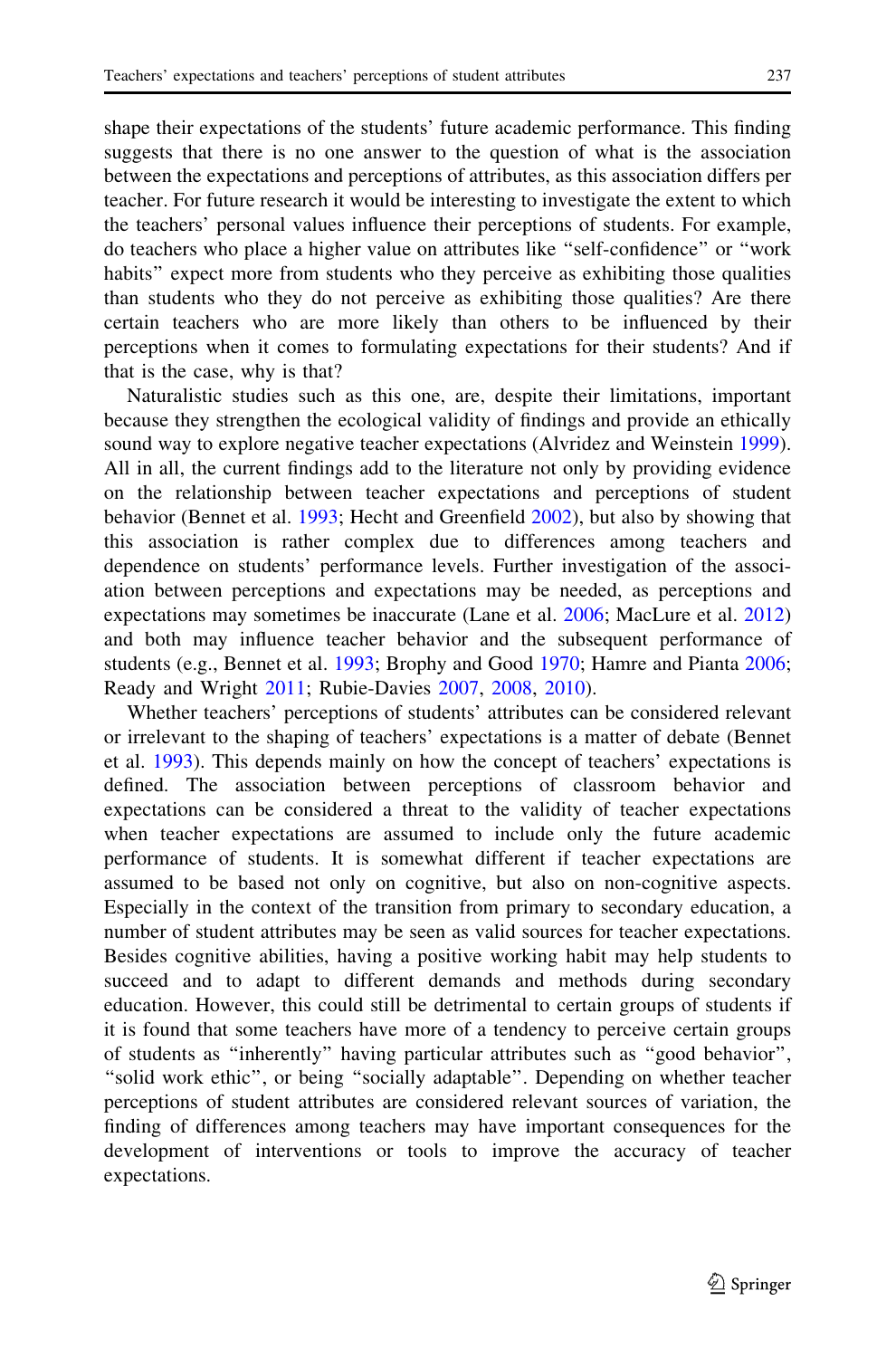<span id="page-22-0"></span>Open Access This article is distributed under the terms of the Creative Commons Attribution 4.0 International License ([http://creativecommons.org/licenses/by/4.0/\)](http://creativecommons.org/licenses/by/4.0/), which permits unrestricted use, distribution, and reproduction in any medium, provided you give appropriate credit to the original author(s) and the source, provide a link to the Creative Commons license, and indicate if changes were made.

## **References**

- Alvridez, J., & Weinstein, R. S. (1999). Early teacher perceptions and later student academic achievement. Journal of Educational Psychology, 91, 731–746. doi:[10.1037/0022-0663.91.4.731](http://dx.doi.org/10.1037/0022-0663.91.4.731).
- Bennet, R. A., Gottesman, R. L., Rock, D. A., & Cerullo, F. (1993). Influence of behavior perceptions on teachers' judgments of students' academic skill. Journal of Educational Psychology, 85, 347–356. doi[:10.1037/0022-0663.85.2.347.](http://dx.doi.org/10.1037/0022-0663.85.2.347)
- Bonvin, P., & Genoud, P. A. (2006). Teacher perceptions of student characteristics: ''Halo effects'' between behavioural and social perceptions, and expectations for academic achievement. Paper presented at European Conference on Educational Research (ECER), Geneva, September 2006.
- Brophy, J. E., & Good, T. L. (1970). Teachers' communication of differential expectations for children's classroom performance: Some behavioral data. Journal of Educational Psychology, 61, 365–374.
- Brophy, J. E., & Good, T. L. (1974). Teacher-student relationships: Causes and consequences. NewYork: Holt, Rinehart & Winston.
- Claassen, A., & Mulder, L. (2003). Leerlingen na de overstap. Een vergelijking van vier cohorten leerlingen na de overgang van basisonderwijs naar voortgezet onderwijs met nadruk op de positie van doelgroepleerlingen in het onderwijsachterstanden beleid. [Students after the transition. A comparison of four student cohorts after the transition from primary to secondary education with a specific focus on the position of at risk students]. Nijmegen: ITS, Radboud Universiteit Nijmegen.
- Cooper, H., Findley, M., & Good, T. (1982). Relations between student achievement and various indexes of teacher expectations. Journal of Educational Psychology, 74, 570–577. doi:[10.1037/0022-0663.](http://dx.doi.org/10.1037/0022-0663.74.4.577) [74.4.577.](http://dx.doi.org/10.1037/0022-0663.74.4.577)
- de Boer, H., Bosker, R. J., & van der Werf, M. P. C. (2010). Sustainability of teacher expectation bias effects on long-term student performance. Journal of Educational Psychology, 102, 168–179. doi[:10.1037/a0017289.](http://dx.doi.org/10.1037/a0017289)
- Driessen, G. (2005). De totstandkoming van de adviezen voortgezet onderwijs: invloeden van thuis en school. [The realization of track recommendations; influences from home and school]. *Pedagogiek*, 25, 279–298.
- Driessen, G. (2006). Het advies voortgezet onderwijs: Is de overadvisering over? [Track recommendations for secondary education: The end of low track recommendations?]. Mens en Maatschappij, 81, 1.
- Driessen, G. (2011). Onderadvisering van allochtone leerlingen? [Low track recommendations for minority students?]. Nijmegen: ITS, Radboud Universiteit Nijmegen.
- Driessen, G., Langen, A. van, & Vierke, H. (2006). Basisonderwijs: Veldwerkverslag, leerlinggegevens en oudervragenlijsten. Basisrapportage PRIMA-cohortonderzoek. Zesde meting 2004/05. [Primary education: Data collection report for student data and parent questionnaires. Report PRIMA cohort study, sixth wave 2004/2005]. Nijmegen: ITS.
- Ferguson, R. F. (1998). Teachers' perceptions and expectations and the black–white test score gap. In C. Jencks & M. Philips (Eds.), The black–white test score gap (pp. 273–317). Washington: Brookings Institution Press.
- Ferguson, R. F. (2003). Teachers' perceptions and expectations and the black-white test score gap. Urban Education, 38, 460–507. doi:[10.1177/0042085903254970.](http://dx.doi.org/10.1177/0042085903254970)
- Glock, S., & Krolak-Schwerdt, S. (2013). Does nationality matter? The impact of stereotypical expectations of student teachers' judgments. Social Psychology of Education, 16, 111–127.
- Good, T. L. (1987). Two decades of research on teacher expectations: Findings and future directions. Journal of Teacher Education, 38, 32–47. doi[:10.1177/002248718703800406.](http://dx.doi.org/10.1177/002248718703800406)
- Hamre, B. K., & Pianta, R. C. (2006). Student–teacher relationships. In G. Bear & K. Minke (Eds.), Children's needs III: Development, prevention, and intervention (pp. 59–71). Washington: National Association of School Psychologists.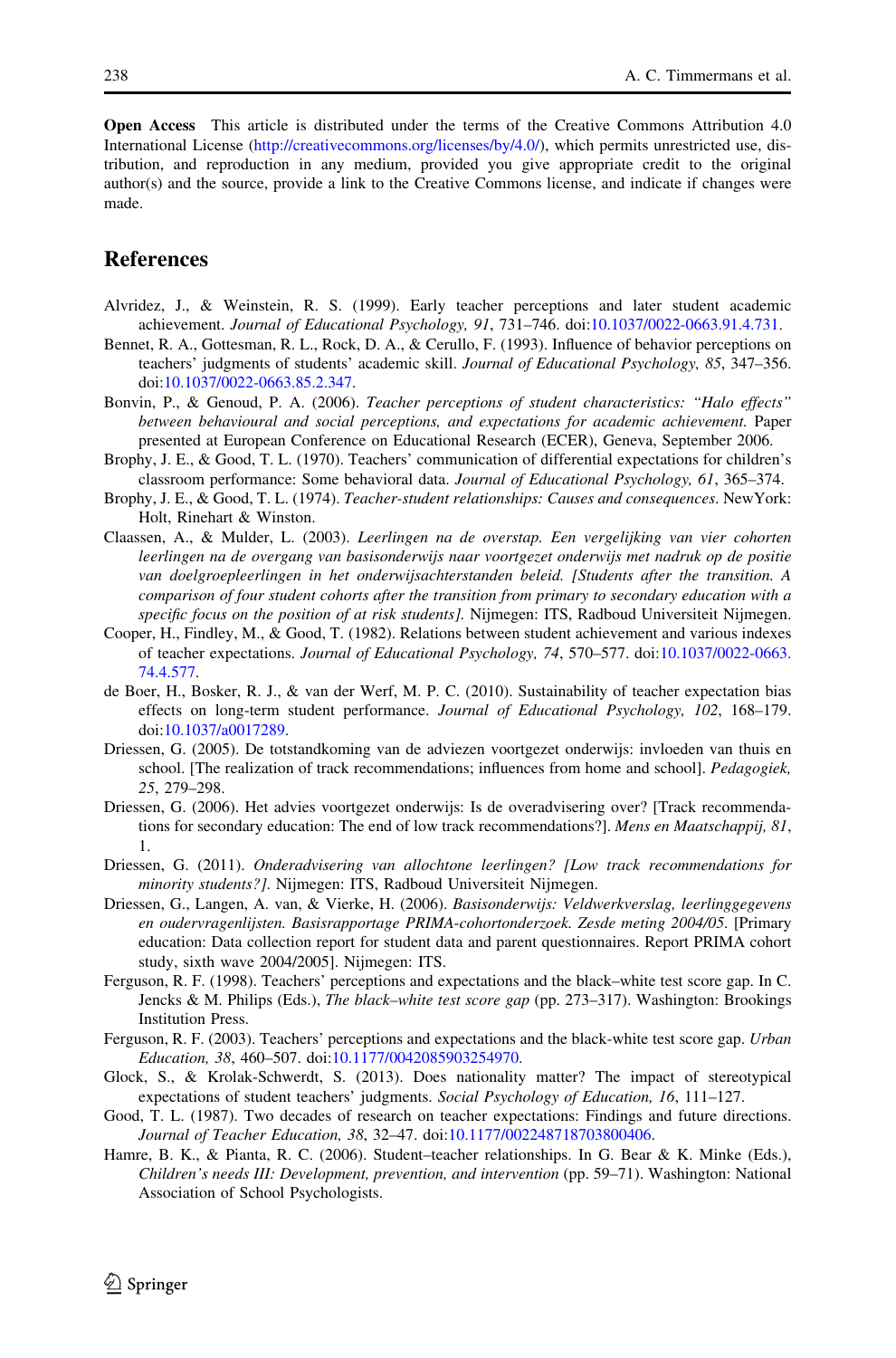- <span id="page-23-0"></span>Hecht, S. A., & Greenfield, D. B. (2002). Explaining the predictive accuracy of teacher judgments of their students' reading achievement: The role of gender, classroom behavior, and emergent literacy skills in a longitudinal sample of children exposed to poverty. Reading and Writing: An Interdisciplinary Journal, 15, 789–809. doi:[10.1023/A:1020985701556.](http://dx.doi.org/10.1023/A:1020985701556)
- Helwig, R., Anderson, L., & Tindal, G. (2001). Influence of elementary student gender on teachers' perceptions of mathematics achievement. The Journal of Educational Research, 95, 93–102. doi[:10.](http://dx.doi.org/10.1080/00220670109596577) [1080/00220670109596577.](http://dx.doi.org/10.1080/00220670109596577)
- Hinnant, J. B., O'Brien, M., & Ghazarian, S. R. (2009). The longitudinal relations of teacher expectations to achievement in the early school years. Journal of Educational Psychology, 101, 662-670. doi[:10.](http://dx.doi.org/10.1037/a0014306) [1037/a0014306.](http://dx.doi.org/10.1037/a0014306)
- Hoge, R. B. (1984). The definition and measurement of teacher expectations: Problems and prospects. Canadian Journal of Education, 9, 213–228. doi[:10.2307/1494604](http://dx.doi.org/10.2307/1494604).
- Hughes, J. N., Gleason, K. A., & Zhang, D. (2005). Relationship influences on teachers' perceptions of academic competence in academically at-risk minority and majority first grade students. Journal of School Psychology, 43, 303–320.
- Inspectorate of Education (2007). Teacher recommendations in the picture. [Onderadvisering in beeld]. Utrecht: Inspectorate of Education.
- Inspectorate of Education (2014). De staat van het onderwijs. Onderwijsverslag 2012/2013. [The state of education in the Netherlands. Report 2012/2013]. Utrecht: Inspectie van het Onderwijs.
- Jussim, L., Eccles, J., & Madon, S. (1996). Social perception, social stereotypes, and teacher expectations: Accuracy and the quest for the powerful self-fulfilling prophecy. In M. P. Zanna (Ed.), Advances in experimental social psychology (Vol. 28, pp. 281–388). San Diego, New York: Academic Press.
- Jussim, L., & Harber, K. D. (2005). Teacher expectations and self-fulfilling prophecies: Knowns and unknowns, resolved and unresolved controversies. Personality and Social Psychology Review, 9, 131–155.
- Kelly, S., & Carbonaro, W. (2012). Curriculum tracking and teacher expectations: Evidence form discrepant course taking models. Social Psychology of Education, 15, 271–294. doi[:10.1007/](http://dx.doi.org/10.1007/s11218-012-9182-6) [s11218-012-9182-6.](http://dx.doi.org/10.1007/s11218-012-9182-6)
- Lane, K. L., Wehby, J. H., & Cooley, C. (2006). Teacher expectations of students' classroom behavior across the grade span: Which social skills are necessary for success? Exceptional Children, 72, 153–167.
- LaVoie, J. C., & Adams, G. R. (1973). Pygmalion in the classroom: An experimental investigation of the characteristics of children in teacher expectancy. Paper presented at the annual meeting of the Midwest Psychological Association. Chicago, Illinois, may 1973
- MacLure, M., Jones, L., Holmes, R., & MacReau, C. (2012). Becoming a problem: Behaviour and reputation in the early years classroom. British Educational Research Journal, 38, 447–471. doi[:10.](http://dx.doi.org/10.1080/01411926.2011.552709) [1080/01411926.2011.552709.](http://dx.doi.org/10.1080/01411926.2011.552709)
- Madon, S., Willard, J., Guyll, M., & Scherr, K. C. (2011). Self-fulfilling prophecies: Mechanisms, power and links to social problems. Social and Personality Psychology Compass, 5, 578–590. doi[:10.111/j.](http://dx.doi.org/10.111/j.1751-9004.2001.00375.x) [1751-9004.2001.00375.x](http://dx.doi.org/10.111/j.1751-9004.2001.00375.x).
- McKnown, C., & Weinstein, R. S. (2008). Teacher expectations, classroom context, and the achievement gap. Journal of School Psychology, 46, 235–261. doi:[10.1016/j.jsp.2007.05.001.](http://dx.doi.org/10.1016/j.jsp.2007.05.001)
- Merton, R. K. (1948). The self-fulfilling prophecy. The Antioch Review, 8, 193–210.
- Ministry of Education. (2014). Key-figures 2009-2013: Education, culture, science. DenHaag: Ministry of Education.
- Rasbash, J., Charlton, C., Browne, W. J., Healy, M., & Cameron, B. (2009). MLwiN version 2.1. Bristol: Centre for Multilevel Modelling, University of Bristol.
- Ready, D. D., & Wright, D. L. (2011). Accuracy and inaccuracy in teachers' perceptions ofyoung children's cognitive abilities the role of child background and classroom context. American Educational Research Journal, 48, 335–360. doi:[10.3102/0002831210374874](http://dx.doi.org/10.3102/0002831210374874).
- Reyna, C. (2000). Lazy, dump, or industrious: When stereotypes convey attribution information in the classroom. Educational Psychology Review, 12, 85–110.
- Riley, T. (2014). Boys are like puppies, girls aim to please: How teachers' gender stereotypes may influence student placement decisions and classroom teaching. Alberta Journal of Educational Research, 60(1), 1–21.